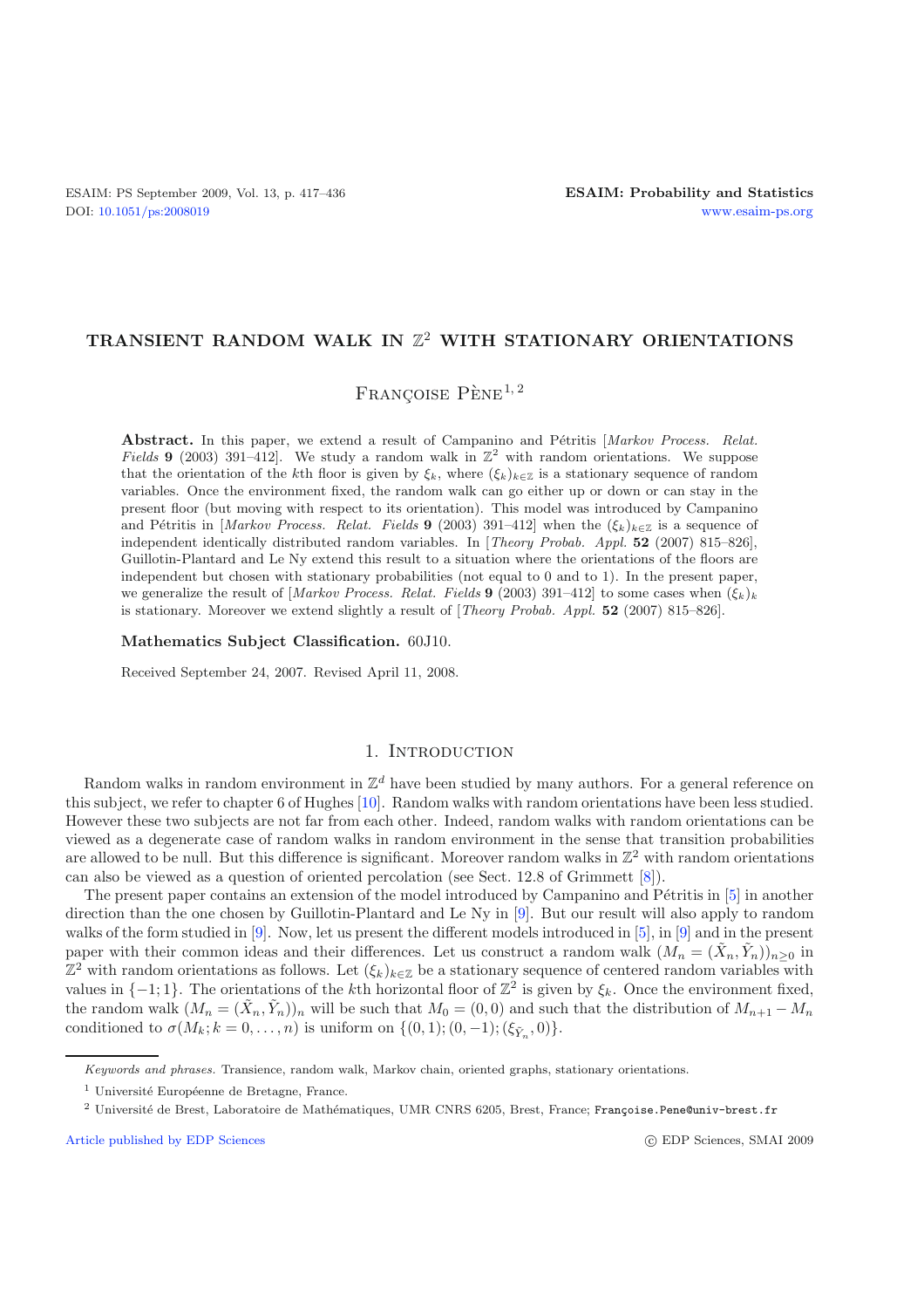In [\[5](#page-18-2)], Campanino and Pétritis prove the transience of the random walk  $(M_n)_n$  when  $(\xi_k)_{k\in\mathbb{Z}}$  is sequence of independent identically distributed random variables. Moreover, they point out the fact that the random walk  $(M_n)_{n>0}$  is recurrent in the "alternate" case where  $\xi_k$  only depends on the parity of k. Hence the behaviour of this random walk depends on the randomness of the orientations  $(\xi_k)_{k\in\mathbb{Z}}$ .

In  $[9]$  $[9]$ , Guillotin-Plantard and Le Ny give a first generalization of the work of Campanino and Pétritis. They envisage the case when the orientations of the floors are taken independently with stationary probabilities. More precisely, they consider the following situation: let  $(f_k)_{k\in\mathbb{Z}}$  be a stationary sequence of random variables with values in [0; 1] and with expectation equal to  $\frac{1}{2}$  defined on some probability space  $(M, \mathcal{F}, \nu)$ . Let us consider the probability space given by  $(\Omega_1 := M \times [0,1]^{\mathbb{Z}}, \mathcal{F}_1 := \mathcal{F} \otimes (\mathcal{B}([0,1]))^{\otimes \mathbb{Z}}, \nu_1 := \nu \otimes (\lambda)^{\otimes \mathbb{Z}}$ , where  $\lambda$  is the Lebesgue measure on [0; 1]. We define  $(\tilde{\xi}_{k,f_k})_{k\in\mathbb{Z}}$  on this space as follows:

$$
\tilde{\xi}_{k,f_k}(\omega,(z_m)_{m\in\mathbb{Z}}):=2.\mathbf{1}_{\{z_k\leq f_k(\omega)\}}-1.
$$

This means that, once a realization of  $(f_k)_k$  given, the horizontal floors are oriented independently; the kth floor being oriented to the right with probability  $f_k$ . We will use this notation  $\tilde{\xi}_{k,f_k}$  later in the paper. In [\[9\]](#page-18-3), Guillotin-Plantard and Le Ny prove that, if  $(\xi_k)_k = (\tilde{\xi}_{k,f_k})$  $\kappa$ , then the corresponding random walk  $(M_n)_n$  is transient under the following condition:  $\int_M \frac{1}{\sqrt{f_0(1)}}$  $\frac{1}{f_0(1-f_0)}$  d $\nu < +\infty$  (this implies that  $0 < f_0 < 1$  a.s.).

Let us notice that the  $(\xi_k)_k$  studied in [\[9\]](#page-18-3) is stationary. Conversely, if  $(\xi_k)_k$  is stationary, then it can be described by the approach of [\[9\]](#page-18-3) by taking  $f_k := \mathbf{1}_{\{\xi_k=1\}} = \frac{1}{2}(\xi_k + 1)$ . But the method of [9] cannot be applied to a function  $f_0$  that can be equal to 0 or 1 with a non-null probability.

In this paper, we are interested in the case when  $(\xi_k)_{k\in\mathbb{Z}}$  is a stationary sequence of random variables satisfying some strong decorrelation properties. We state our main result in Section [2](#page-1-0) and prove it in Section [3.](#page-3-0) Examples are given in Section [2](#page-1-0) and detailed in the appendix. Our examples satisfy a strong mixing condition. We complete this paper with a short discussion in Section [4](#page-13-0) about the model envisaged by Guillotin-Plantard and Le Ny. We prove that their result remains true if the condition  $\int_M \frac{1}{\sqrt{f_0(1)}}$  $\frac{1}{f_0(1-f_0)}$  d $\nu < +\infty$  is replaced by  $\int_M \frac{1}{[f_0(1-f_0)]^p} d\nu < +\infty$ , for some  $p > 0$ .

## 2. Main result, examples, strong mixing property

<span id="page-1-1"></span><span id="page-1-0"></span>**Theorem 1.** *Let*  $(\xi_k)_{k\in\mathbb{Z}}$  *be a stationary sequence of centered random variables with values in*  $\{-1,1\}$  *such that:*

- (1) *We have:*  $\sum_{p\geq 0} \sqrt{1+p} |\mathbb{E}[\xi_0 \xi_p]| < +\infty$  and  $c'_0 := \sup_{N\geq 1} N^{-2} \sum_{k_1,k_2,k_3,k_4=0,\dots,N-1} |\mathbb{E}[\xi_{k_1} \xi_{k_2} \xi_{k_3} \xi_{k_4}]| <$ +∞.
- (2) *There exist some*  $C > 0$ *, some*  $(\varphi_{p,s})_{p,s\in\mathbb{N}}$  *and some integer*  $r \geq 1$  *such that for all positive integers* p *and* s, we have  $\varphi_{p+1,s} \leq \varphi_{p,s}$ , such that we have  $\lim_{s\to+\infty} s^6 \varphi_{rs,s} = 0$  and such that, for all integers  $n_1, n_2, n_3, n_4$  with  $0 \leq n_1 \leq n_2 \leq n_3 \leq n_4$ , for all real numbers  $\alpha_{n_1}, \ldots, \alpha_{n_2}$  and  $\beta_{n_3}, \ldots, \beta_{n_4}$ , we have:

$$
\left| \text{Cov}\left(e^{i\sum_{k=n_1}^{n_2} \alpha_k \xi_k}, e^{i\sum_{k=n_3}^{n_4} \beta_k \xi_k}\right) \right| \le C \left(1 + \sum_{k=n_1}^{n_2} |\alpha_k| + \sum_{k=n_3}^{n_4} |\beta_k| \right) \varphi_{n_3 - n_2, n_4 - n_3}.
$$

*Then the random walk*  $(M_n)_n$  *is transient.* 

<span id="page-1-2"></span>This result is proved in Section [3.](#page-3-0) We will see in its proof that this question is linked with  $\sum_{k=0}^{n-1} \xi_{S_k}$  where  $(S_m)_{m>0}$  is a simple symmetric random walk on Z independent of  $(\xi_k)_{k\in\mathbb{Z}}$ . Let us give some examples of stationary sequences  $(\xi_k)_{k \in \mathbb{Z}}$  to which this result applies.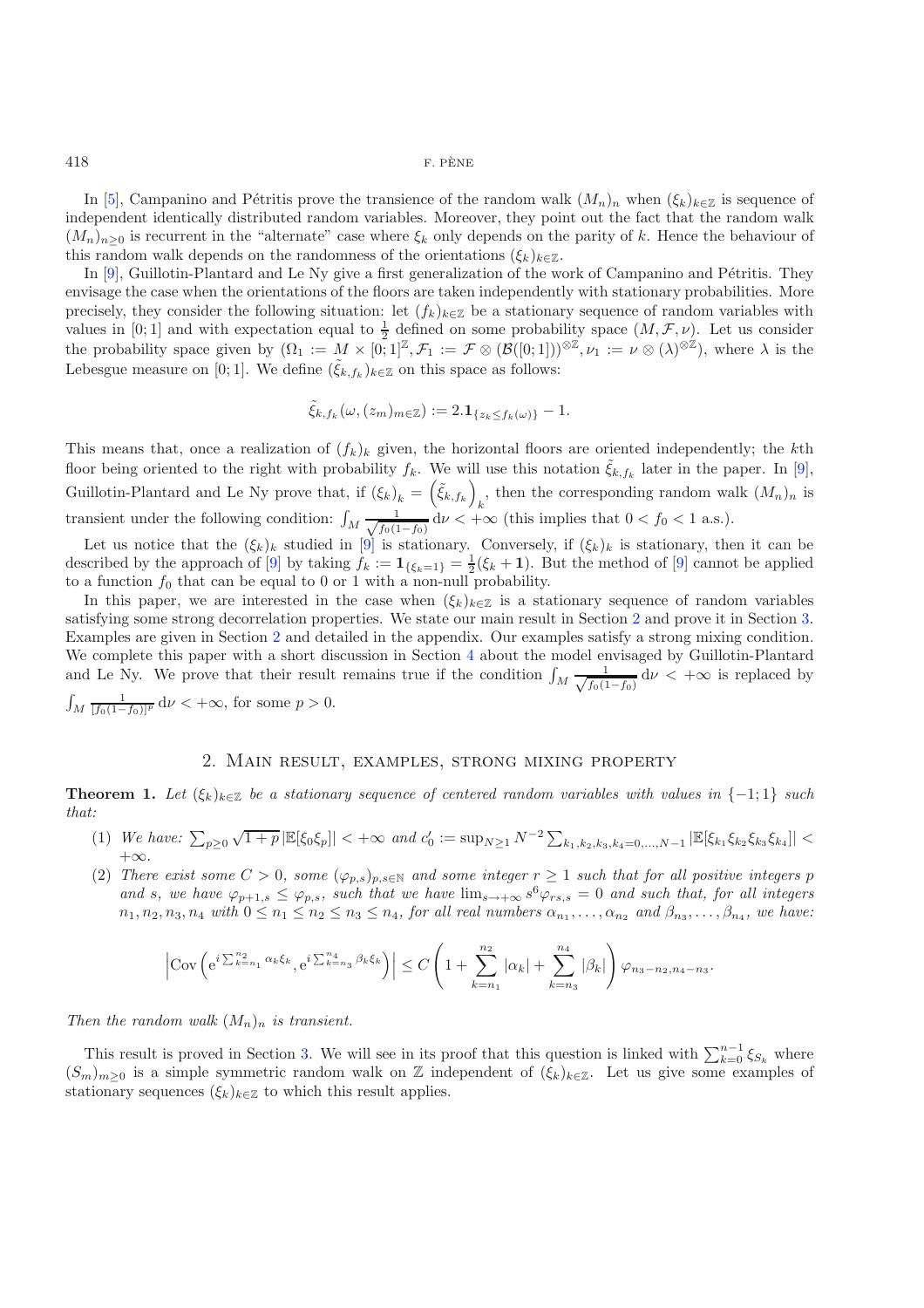**Theorem 2.** *(* $\alpha$ *-mixing condition)* Let  $(g_k)_{k \in \mathbb{Z}}$  *be a stationary sequence of bounded real-valued random variables defined on some probability space*  $(\Omega, \mathcal{A}, \mathbb{P})$  *satisfying the following*  $\alpha$ *-mixing condition:* 

 $\sup_{n\geq 1} n^6 \alpha_n < +\infty$ , with  $\alpha_n := \sup_{p\geq 0; m\geq 0} \sup_{A \in \sigma(g_{-p})}$  $A \in \sigma(g_{-p},...,g_0)$ sup  $B \in \sigma(g_n, \ldots, g_{n+m})$  $|\mathbb{P}(A \cap B) - \mathbb{P}(A)\mathbb{P}(B)|$ .

*Then:*

- (a) If  $g_k$  takes its values in  $\{-1, 1\}$ , if  $\int_M g_k d\nu = 0$  and if  $(\xi_k := g_k)_{k \in \mathbb{Z}}$ , then  $(M_n)_n$  is transient.
- (b) If  $g_k$  takes its values in [0; 1], if  $\int_M g_k d\nu = \frac{1}{2}$  and if  $(\xi_k := \tilde{\xi}_{k,g_k})_{k \in \mathbb{Z}}$ , then  $(M_n)_n$  is transient.

We will prove that the hypotheses of Theorem [1](#page-1-1) are satisfied in the general context of strongly mixing dynamical systems. We say that  $(M, \mathcal{F}, \nu, T)$  is an invertible dynamical system if  $(M, \mathcal{F}, \nu)$  is a probability space endowed with an invertible bi-measurable transformation  $T : M \to M$ .

<span id="page-2-1"></span>**Definition 3.** We say that an invertible dynamical system  $(M, \mathcal{F}, \nu, T)$  is **strongly mixing** if there exists  $c_0 > 0$ , there exist two real sequences  $(\varphi_n)_{n\geq 0}$  and  $(\kappa_m)_{m\geq 0}$  and, for any function  $g : M \to \mathbb{C}$ , there exist  $K_g^{(1)} \in [0; +\infty]$  and  $K_g^{(2)} \in [0; +\infty]$  such that, for all bounded functions  $g, h: M \to \mathbb{C}$ :

- (1) for all integer  $n \geq 0$ , we have:  $|\text{Cov}_{\nu}(g, h \circ T^n)| \leq c_0 \left( ||g||_{\infty} ||h||_{\infty} + ||h||_{\infty} K_g^{(1)} + ||g||_{\infty} K_h^{(2)} \right) \varphi_n;$
- (2) for all integer  $m \ge 0$ , we have:  $K_{g \circ T^{-m}}^{(1)} \le c_0 K_g^{(1)}$  and:  $K_{h \circ T^m}^{(2)} \le c_0 K_h^{(2)} (1 + \kappa_m)$ ;
- (3) we have:  $K_{g\times h}^{(1)} \le ||g||_{\infty} K_h^{(1)} + ||h||_{\infty} K_g^{(1)}$  and:  $K_{g\times h}^{(2)} \le ||g||_{\infty} K_h^{(2)} + ||h||_{\infty} K_g^{(2)}$ ;
- (4) the sequence  $(\varphi_n)_{n\geq 0}$  is decreasing, the sequence  $(\kappa_m)_{m\geq 0}$  is increasing and there exists an integer  $r\geq 1$ such that:  $\sup_{n>1} n^6(1+\kappa_n)\varphi_{rn} < +\infty$ .

<span id="page-2-0"></span>**Proposition 4.** *Let*  $(M, \mathcal{F}, \nu, T)$  *be a* **strongly mixing** *dynamical system. Let the sequence*  $(\xi_k)$  *be of one the two following kinds:*

- (a)  $\xi_k = f \circ T^k$  *with*  $f : M \to \{-1, 1\}$  a *v*-centered function such that  $K_f^{(1)} + K_f^{(2)} < +\infty$ . We suppose that *there exists some real number*  $c_1 > 0$  *such that, for any real number*  $\alpha$ , we have:  $K_{\exp(i\alpha f)}^{(1)} + K_{\exp(i\alpha f)}^{(2)} \leq$  $c_1|\alpha|$ *.*
- (b)  $\xi_k = \tilde{\xi}_{k, f \circ T^k}$  with  $f : M \to [0, 1]$  such that  $\int_M f d\nu = \frac{1}{2}$  and such that there exists some  $c_1 > 0$  such *that, for any*  $a, b \in \mathbb{C}$ *, we have*  $K_{af+b}^{(1)} + K_{af+b}^{(2)} \le c_1 |a|$ *.*

*Then*  $(\xi_k)_k$  *satisfies the hypothesis of Theorem [1.](#page-1-1)* 

Proposition [4](#page-2-0) is proved in Appendix A. Theorem [2](#page-1-2) will appear as a direct consequence (see App. B). Our strong mixing property is satisfied by a large class of dynamical systems (endowed with some metric) with  $K_f^{(1)}$ and  $K_f^{(2)}$  dominated by the Hölder constant of f of order  $\eta$ . Interesting examples are given by hyperbolic or quasi-hyperbolic dynamical systems. We quickly give some examples of such dynamical systems. In the case of the billiard transformation, because of the discontinuity of the transformation, our class of allowed functions will contain discontinuous functions.

- <span id="page-2-2"></span>**Examples 2.1.** (1) Let  $(M, \mathcal{F}, \nu, T)$  where T is an ergodic algebraic automorphism of the torus or a diagonal transformation on a compact quotient of  $Sl_{d_0}(\mathbb{R})$  by a discrete group. Let  $\eta > 0$ . According to [\[16\]](#page-19-0), the strong mixing property holds with  $K_g^{(1)}$  some  $\eta$ -Hölder constant of g along the unstable manifolds and with  $K_h^{(2)}$  some  $\eta$ -Hölder constant of h along the stable-central manifolds and with  $\varphi_n = \alpha^n$  for some  $\alpha \in (0,1)$  and  $\kappa_m = m^{\beta}$  for some  $\beta \geq 0$ . Moreover  $K_g^{(1)}$  and  $K_g^{(2)}$  are dominated by the Hölder constant of order  $\eta$  of  $q$ .
	- (2) Let  $(M, \mathcal{F}, \nu, T)$  where T is the Sinai billiard transformation (in  $\mathbb{T}^2$ ) with  $C^3$ -convex scatterers and with finite horizon and where  $\nu$  is the T invariant measure absolutely continuous with respect to the Lebesgue measure [\[17\]](#page-19-1). Let  $m_0 \in \mathbb{Z}_+$  and  $\eta > 0$ . According to [\[6\]](#page-18-4) (Th. 4.3), the strong mixing property holds with  $\varphi_n = \alpha^n$  for some  $\alpha \in (0,1)$  and  $\kappa_m = m^{\beta}$  for some  $\beta \geq 0$ ,  $K_g^{(1)}$  being some Hölder constant of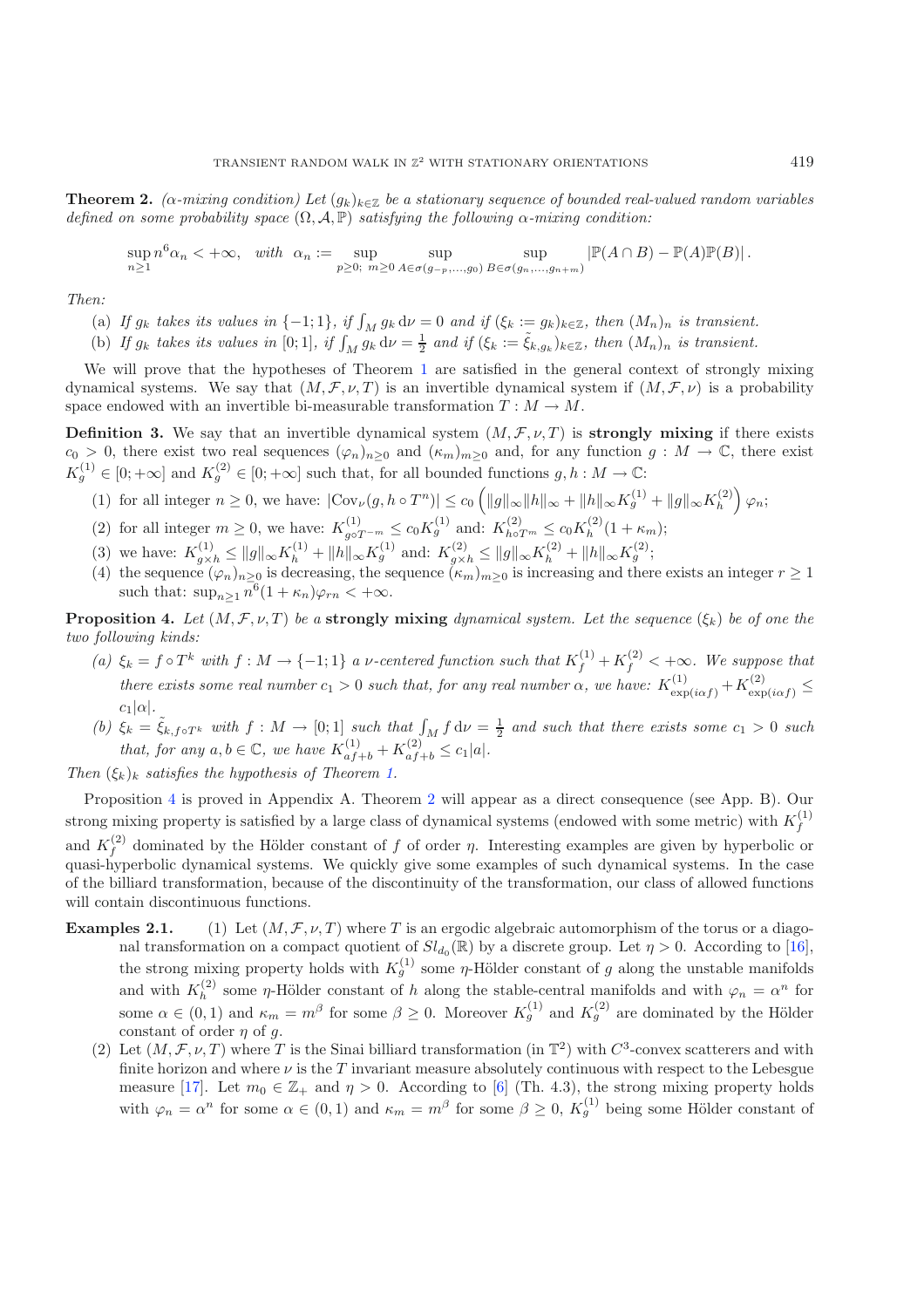g along the  $T^{-m_0}(\gamma^u)$ 's (where the  $\gamma^u$ 's are the unstable curves) and  $K_h^{(2)}$  being some Hölder constant of h along the  $T^{m_0}(\gamma^s)$ 's (where the  $\gamma^s$ 's are the stable curves). The quantities  $K_h^{(1)}$  and  $K_h^{(2)}$  will be dominating by  $C_h^{(\eta,m_0)} = \sup_{C \in \mathcal{C}_m} \sup_{x,y \in C, x \neq y} \frac{|h(x)-h(y)|}{\max(d(T^k(x),T^k(y)); k=-m,\dots,m)^{\eta}}$ , where  $\mathcal{C}_m$  is a set of open subsets of M on which  $T^m$  and  $T^{-m}$  are  $C^1$ .

The first example is a direct consequence of [\[16](#page-19-0)]. The second example is a consequence of [\[6](#page-18-4)]. In Appendix C, we give a precise definition of  $K_f^{(1)}$  and of  $K_f^{(2)}$  for these examples (and a definition of  $\mathcal{C}_m$  for the Sinai billiard). For these systems, we can say a little more:

<span id="page-3-1"></span>**Theorem 5.** *Let*  $\eta \in (0,1)$  *and let*  $(M,\mathcal{F},\nu,T)$  *be a* **strongly mixing** *dynamical system (endowed with some metric)* such that there exists  $\alpha \in (0,1)$  and  $\beta \geq 0$  such that  $\varphi_n = \alpha^n$  and  $\kappa_m = m^{\beta}$  and such that  $K_h^{(1)}$  and  $K_h^{(2)}$  are both dominated by the  $\eta$ -Hölder constant of h. Then:

- (A) *If*  $(\xi_k := \tilde{\xi}_{k, g_0 \circ T^k})_{k \in \mathbb{Z}}$  *with*  $g_0 : M \to [0; 1]$  *a Hölder continuous function (of order*  $\eta$ *) such that*  $\int_M g_0 \, \mathrm{d}\nu = \frac{1}{2}$ , then  $(M_n)_n$  is transient.
- (B) If  $(\xi_k = 2\mathbf{1}_A \circ T^k 1)_{k \in \mathbb{Z}}$  with  $\nu(A) = 1/2$  and with A such that there exist  $c_A > 0$  and  $\zeta > 0$  such that, *for every*  $\varepsilon \in ]0;1[$ *, we have:*  $\nu({x \in M : d(x, A) < \varepsilon}) \le c_A \varepsilon^{\zeta}$ *, then*  $(M_n)_n$  *is transient.*

<span id="page-3-0"></span>Conclusion (A) of Theorem [5](#page-3-1) follows directly from Proposition [4.](#page-2-0) Conclusion (B) of Theorem [5](#page-3-1) is proved in Appendix D.

## 3. Proof of Theorem [1](#page-1-1)

Let us define  $T_0 := 0$  and, for all  $n \geq 1$ :  $T_{n+1} := \inf\{k > T_n : \tilde{Y}_k \neq \tilde{Y}_{k-1}\}.$ 

Now, following [\[5](#page-18-2)], we construct a realization of  $(M_{T_n})_n$ . Let us consider a symmetric random walk  $(S_n)_n$ on Z independent of  $(\xi_k)_{k\in\mathbb{Z}}$ . For any integer  $m\geq 1$  and any integer k, we define:

$$
N_m(k) := Card\{j = 0, ..., m : S_j = k\}.
$$

Let us also consider a sequence of independent random variables  $(\zeta_i^{(y)})_{i\geq 1,y\in\mathbb{Z}}$  independent of  $((\xi_y)_{y\in\mathbb{Z}},(S_p)_{p\geq 1})$ and such that  $\mathbb{P}(\zeta_i^{(y)}=k)=\frac{2}{3^{k+1}}$  for every integer  $k\geq 0$ .

**Lemma 6.** *The process*  $(X_n, S_n)_{n \geq 1}$  *with*  $X_n := \sum_{y \in \mathbb{Z}} \xi_y \sum_{i=1}^{N_{n-1}(y)} \zeta_i^{(y)}$  *has the same distribution as*  $(M_{T_n})_{n \geq 1}$ *.* 

In this lemma,  $\zeta_i^{(y)}$  corresponds to the duration of the stay at the yth horizontal floor during the *i*th visit to this floor. According to the Borel-Cantelli lemma, it suffices to prove that:  $\sum_{n\geq 1} \mathbb{P}(\{X_n \leq 0 \leq X_{n+1}\})$ and  $S_n = 0$ ) < + $\infty$ . We follow the scheme of the proof of [\[5\]](#page-18-2). The difference will be in our way of estimating  $I_n^{(1)}$  and in the introduction of the sets  $U_n$ . We will consider  $\delta_1$ ,  $\delta_2$ ,  $\delta_3$ , and  $\gamma$  such that:  $0 < \delta_1 < 2\delta_2$ ,  $\delta_1 + (\frac{27}{2} + 16)\delta_2 < \frac{1}{8}$ ,  $\delta_3 > 0$ ,  $\frac{1}{4} - 3\delta_2 < \delta_3 < \frac{1}{4} - \frac{5}{2}\delta_2 - \delta_1$ ,  $\frac{\delta_3}{2} - 2\delta_2 < \beta < \frac{\delta_3}{2} - \delta_2$ ,  $\max(\delta_1, \delta_2) < \gamma < \frac{1}{2} - 22 \max(\delta_1, \delta_2)$ . The idea is that  $\delta_1$ ,  $\delta_2$ ,  $\frac{1}{4} - \delta_3$  a let us define:  $A_n := \{ \omega \in \Omega : \max_{\ell \in \mathbb{Z}} N_{n-1}(\ell) \leq n^{\frac{1}{2} + \delta_2} \text{ and } \max_{k=0,\dots,n} |S_k| < n^{\frac{1}{2} + \delta_1} \}.$  Moreover, we define:

 $U_n := \{ \omega \in A_n : \ \forall x, y \in \mathbb{Z}, \ |N_{n-1}(x) - N_{n-1}(y)| \leq \sqrt{|x-y|n^{\frac{1}{2}+\gamma}} \}.$  The sketch of the proof is the following:

- (1) As in Proposition 4.1 of [\[5\]](#page-18-2), we have:  $\sum_{n\geq 1} \mathbb{P}(\lbrace X_n \leq 0 \leq X_{n+1} \text{ and } S_n = 0 \rbrace \setminus A_n) < +\infty$ . Actually we have:  $\sum_{n\geq 1} \mathbb{P}(\{S_n = 0\} \setminus A_n) < +\infty$ .
- (2) We will see in Lemma [7](#page-4-0) of the present paper that we have:  $\sum_{n\geq 1} \mathbb{P}(A_n \setminus U_n) < +\infty$ . Therefore, we have:  $\sum_{n\geq 0} \mathbb{P}(\lbrace X_n \leq 0 \leq X_{n+1} \text{ and } S_n = 0 \rbrace \setminus U_n) < +\infty.$
- (3) Let us define  $B_n := \{ \omega \in U_n :$  $\sum_{y\in\mathbb{Z}}\xi_{y}N_{n-1}(y)\bigg|_{\mathcal{L}}$  $> n^{\frac{1}{2}+\delta_3}$ . As in Proposition 4.3 of [\[5\]](#page-18-2), we have:  $\sum_{n\geq 0} \mathbb{P}(B_n \cap \{X_n \leq 0 \leq X_{n+1} \text{ and } S_n = 0\})$  <  $+\infty$  since  $\mathbb{P}(\{X_n \leq 0 \leq X_{n+1}\} | (S_p)_p, (\xi_y)_y)$  =  $\sum_{q\geq 0} \mathbb{P}(\{X_n = -q\} | (S_p)_p, (\xi_y)_y) \frac{1}{3^q}$ . It remains to prove that:  $\sum_{n\geq 0}^{\infty} \mathbb{P}(U_n \cap \{X_n \leq 0 \leq X_{n+1} \text{ and } S_n = 0\} \setminus B_n) < +\infty.$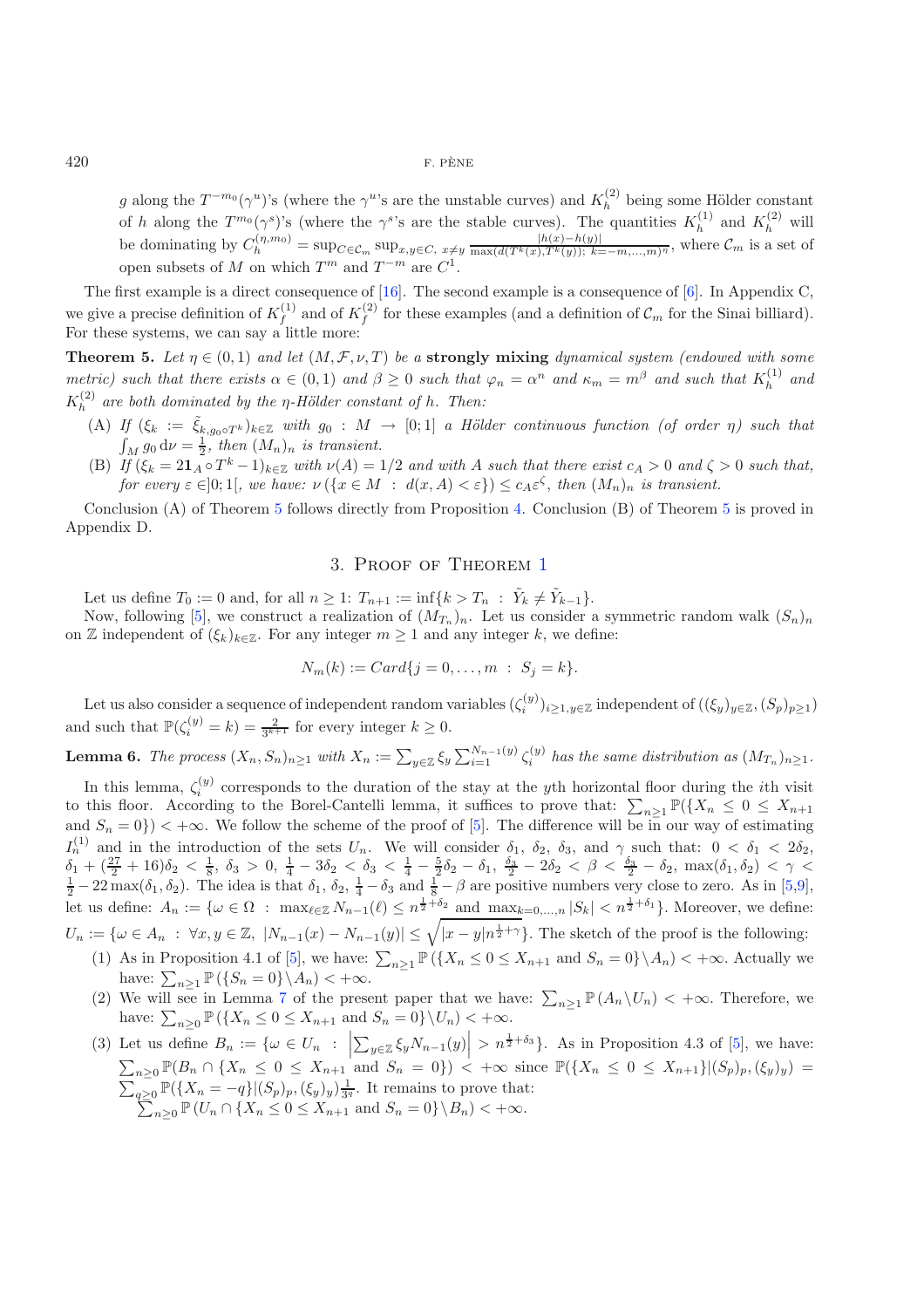(a) As in Lemma 4.5 of [\[5\]](#page-18-2), there exists a real number  $C > 0$  such that:

$$
\sup_{\omega \in U_n \setminus B_n} \mathbb{P}\left(\{X_n \leq 0 \leq X_{n+1}\} | (S_p)_{p \geq 1}, (\xi_k)_{k \in \mathbb{Z}}\right) \leq C \sqrt{\frac{\ln(n)}{n}}
$$

since 
$$
\mathbb{P}(\lbrace X_n \leq 0 \leq X_{n+1} \rbrace | (S_p)_p, (\xi_y)_y) = \sum_{q \geq 0} \mathbb{P}(\lbrace X_n = -q \rbrace | (S_p)_p, (\xi_y)_y) \frac{1}{3^q}.
$$

(b) We will prove that there exists some  $\tilde{\delta} > 0$  and some  $C' > 0$  such that:

 $\forall \omega \in U_n, \quad \mathbb{P}\left( U_n \backslash B_n | (S_p)_p \right) (\omega) \leq C' n^{-\tilde{\delta}}.$ 

(i) This probability is bounded by  $c'n^{\frac{1}{2}+\delta_3}I_n(\omega)$  with  $I_n(\omega) = I_n^{(1)}(\omega) + I_n^{(2)}(\omega)$  and

$$
I_n^{(1)}(\omega) := \int_{\{|t| \le n^{-\frac{1}{2}-\delta_3+\delta_2}\}} \mathbb{E}\left[e^{it\sum_{y\in\mathbb{Z}}\xi_y N_{n-1}(y)(\omega)}\right](S_p)_p\right] e^{-\frac{t^2 n^{1+2\delta_3}}{2}} dt
$$

and

$$
I_n^{(2)}(\omega) := \int_{\{|t| > n^{-\frac{1}{2}-\delta_3+\delta_2}\}} \mathbb{E}\left[e^{it\sum_{y \in \mathbb{Z}} N_{n-1}(y)(\omega)} \middle| (S_p)_p\right] e^{-\frac{t^2 n^{1+2\delta_3}}{2}} dt;
$$

(ii) we will prove that  $n^{\frac{1}{2}+\delta_3} \sup_{U_n} I_n^{(1)} = O(n^{-\delta})$  for some  $\delta > 0$  (see our Lem. [8\)](#page-6-0);

(iii) on the other hand, following  $\begin{bmatrix} 5 \\ 5 \end{bmatrix}$ , we have:

$$
n^{\frac{1}{2}+\delta_3} I_n^{(2)} \le \int_{\{|s|>n^{\delta_2}\}} e^{-\frac{s^2}{2}} ds \le 2n^{-\delta_2} e^{-\frac{n^{2\delta_2}}{2}}.
$$

- (c) We have  $\mathbb{P}(S_n = 0) \leq C'' n^{-\frac{1}{2}}$ .
- (d) Hence we have:  $\mathbb{P}(U_n \cap \{X_n \leq 0 \leq X_{n+1} \text{ and } S_n = 0\} \setminus B_n) \leq C'''' n^{-1-\tilde{\delta}} \sqrt{\ln(n)}$ .

We have to prove that points 2 and 3(b)(ii) are true with our choices of parameters. Indeed, all the other points are true for any positive  $\delta_1, \delta_2, \delta_3$  and for any sequence of random variables  $(\xi_k)_{k \in \mathbb{Z}}$  independent of  $(S_p)_p$ . We notice that, for any integer  $n \geq 1$ , we have:  $\sum_{j=0}^{n-1} \xi_{S_j} = \sum_{k \in \mathbb{Z}} \xi_k N_{n-1}(k)$ . In our proof, we need some real numbers  $\delta_1$ ,  $\delta_2$ ,  $\delta_3$ ,  $\delta_4$ ,  $\beta$ ,  $\gamma$  and  $\varepsilon > 0$ . We will suppose that:

 $\delta_1 > 0$ ,  $\delta_2 > 0$ ,  $\delta_1 + \left(\frac{27}{2} + 16\right)\delta_2 < \frac{1}{8}$ ,  $\delta_3 > 0$ ,  $\delta_1 < \delta_4 < \frac{1}{4} - \delta_3 - \frac{5}{2}\delta_2$ ,  $\frac{1}{4} - 3\delta_2 < \delta_3 < \frac{1}{4} - \frac{5}{2}\delta_2$ ,  $\frac{5}{3}\delta_2 < \frac{1}{2}\delta_3$ ,  $\frac{\delta_3}{2} - 2\delta_2 < \beta < \frac{\delta_3}{2} - \delta_2$ ,  $\frac{5}{2}\delta$ 

$$
n^{\delta_1+11\delta_2} \sum_{m \geq \frac{(r+1)n^{\beta}}{2}} |\mathbb{E}[\xi_0 \xi_m]| = O(n^{-\varepsilon}).
$$

(we have:  $\sum_{m\geq N} |\mathbb{E}[\xi_0\xi_m]| \leq N^{-\frac{1}{2}}\sum_{m\geq N} \sqrt{m} |\mathbb{E}[\xi_0\xi_m]|$ ). All these inequalities are true with the following choices of parameters:

$$
\delta_1 = \frac{1}{3000}, \ \delta_2 = \frac{1}{500}, \ \delta_3 = \frac{1}{4} - \frac{11}{4}\delta_2 = 489/2000, \ \delta_4 = 1/2500, \ \beta = \frac{\delta_3}{2} - \frac{3}{2}\delta_2 = 477/4000, \ \gamma = \frac{1}{4}.
$$

<span id="page-4-0"></span>**Lemma 7.** We have:  $\sum_{n\geq 1} \mathbb{P}(A_n \setminus U_n) < +\infty$ .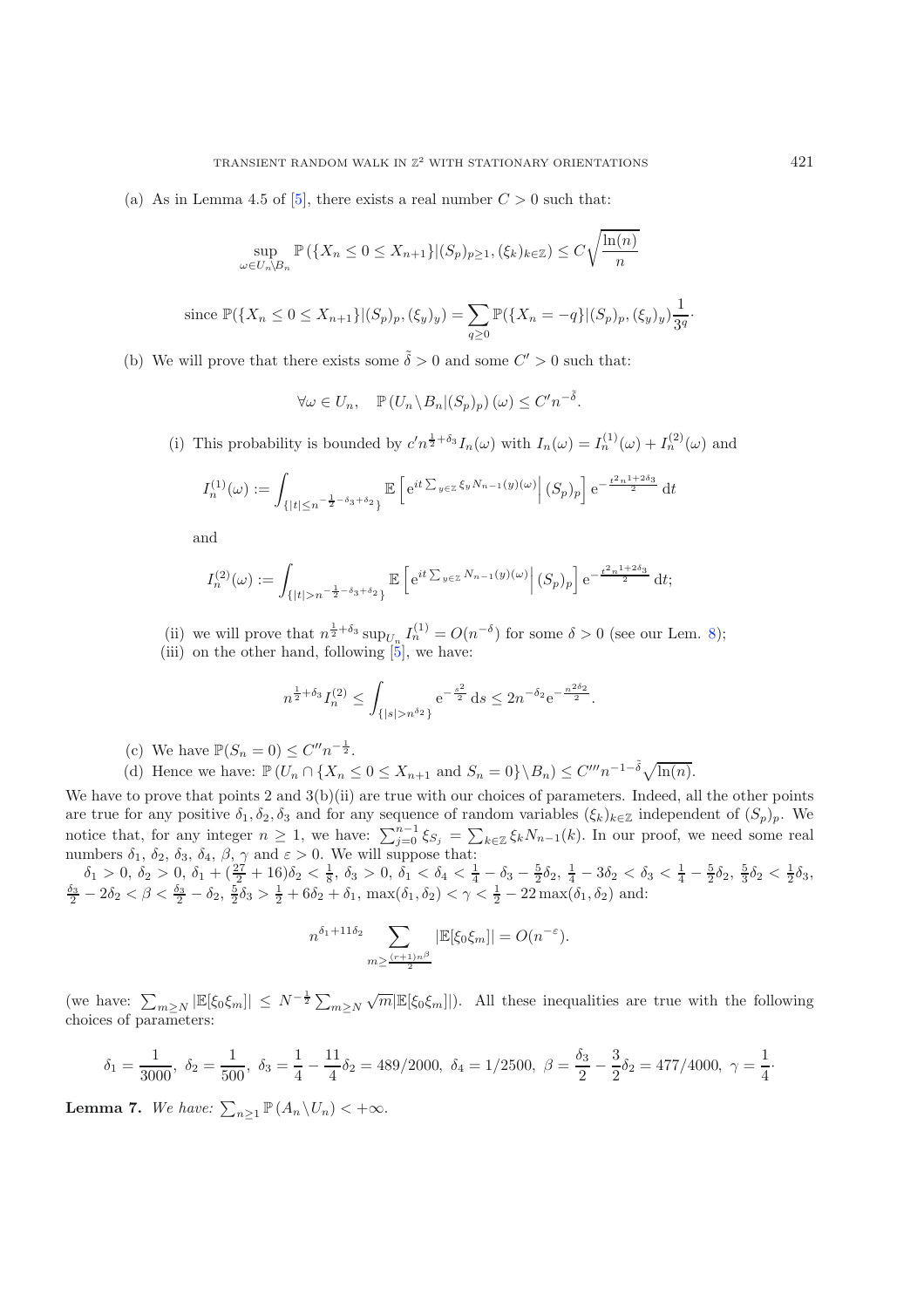*Proof.* Let us consider any  $x, y \in \mathbb{Z}$  with  $x \neq y$  and  $|x - y| \leq 3n^{\frac{1}{2} + \delta_1}$ . For any integer  $j \geq 1$ , we define the time  $\tau_j(x)$  of the jth visit of  $(S_p)_p$  to x and the number  $\mathcal{N}_j(x, y)$  of visits of  $(S_p)_p$  to y between the times  $\tau_j(x)$ and  $\tau_{j+1}(x)$ . According to [\[14](#page-18-5)[,18\]](#page-19-2) (see [14] Lem. 2), for any integer  $p \ge 1$ , there exists  $K_p > 0$  such that, for any  $x' \neq y'$ , we have:  $\mathbb{E}[(\mathcal{N}_j(x', y'))^p] \leq K_p |x' - y'|^{p-1}$ . According to [\[14\]](#page-18-5), on the set  $\{\tau_1(x) \leq \tau_1(y)\}$ , we have:

$$
(N_{n-1}(x) - N_{n-1}(y)) = \sum_{j=1}^{N_{n-1}(x)} (1 - \mathcal{N}_j(x, y)) + \sum_{k=n}^{\tau_{N_{n-1}(x)+1}(x)} \mathbf{1}_{\{S_k = y\}}.
$$

Let  $p$  be any positive integer. We have:

$$
(N_{n-1}(x) - N_{n-1}(y))^{2p} \mathbf{1}_{\{\tau_1(x) \le \tau_1(y)\}} \le 2^{2p} \left[ \left( \sum_{j=1}^{N_{n-1}(x)} (1 - \mathcal{N}_j(x, y)) \right)^{2p} + \left( \sum_{k=n}^{\tau_{N_{n-1}(x)+1}(x)} \mathbf{1}_{\{S_k=y\}} \right)^{2p} \right].
$$

But, on  $A_n$ , since we have  $N_{n-1}(x) \leq n^{\frac{1}{2} + \delta_2}$ , we get:

$$
\left(\sum_{k=n}^{\tau_{N_{n-1}(x)+1}(x)}\mathbf{1}_{\{S_k=y\}}\right)^{2p}\leq \left(\mathcal{N}_{N_{n-1}(x)}(x,y)\right)^{2p}\leq \sum_{j=1}^{\left\lfloor n^{\frac{1}{2}+\delta_2}\right\rfloor}(\mathcal{N}_j(x,y))^{2p}.
$$

Hence we have:

$$
\mathbb{E}\left[\left(\sum_{k=n}^{\tau_{N_{n-1}(x)+1}(x)}\mathbf{1}_{\{S_k=y\}}\right)^{2p}\mathbf{1}_{A_n}\right] \leq n^{\frac{1}{2}+\delta_2}K_{2p}|x-y|^{2p-1}
$$
  

$$
\leq K_{2p}3^{p-1}|x-y|^p\left(n^{\frac{1}{2}+\max(\delta_1,\delta_2)}\right)^p.
$$

Moreover, on  $A_n$ , we have:

$$
\left(\sum_{j=1}^{N_{n-1}(x)}(1-\mathcal{N}_j(x,y))\right)^{2p} \leq \max_{k=1,\ldots,\lfloor n^{\frac{1}{2}+\delta_2}\rfloor} \left(\sum_{j=1}^k(1-\mathcal{N}_j(x,y))\right)^{2p}.
$$

Since  $\left(\sum_{j=1}^k (1-\mathcal{N}_j(x,y))\right)_{k\geq 1}$  is a martingale (see [\[14\]](#page-18-5) Lem. 2), according to a maximal inequality, we have:

$$
\left\| \max_{k=1,\dots,\left\lfloor n^{\frac{1}{2}+\delta_2} \right\rfloor} \left( \sum_{j=1}^k (1-\mathcal{N}_j(x,y)) \right)^2 \right\|_{L^p} \leq \frac{p}{p-1} \max_{k=1,\dots,\left\lfloor n^{\frac{1}{2}+\delta_2} \right\rfloor} \left\| \left( \sum_{j=1}^k (1-\mathcal{N}_j(x,y)) \right)^2 \right\|_{L^p}.
$$

Hence we have:

$$
\mathbb{E}\left[\left(\sum_{j=1}^{N_{n-1}(x)}(1-\mathcal{N}_j(x,y))\right)^{2p}\mathbf{1}_{A_n}\right] \leq \left(\frac{p}{p-1}\right)^p \max_{k=1,\ldots,\left\lfloor n^{\frac{1}{2}+\delta_2}\right\rfloor} \mathbb{E}\left[\left(\sum_{j=1}^k(1-\mathcal{N}_j(x,y))\right)^{2p}\right].
$$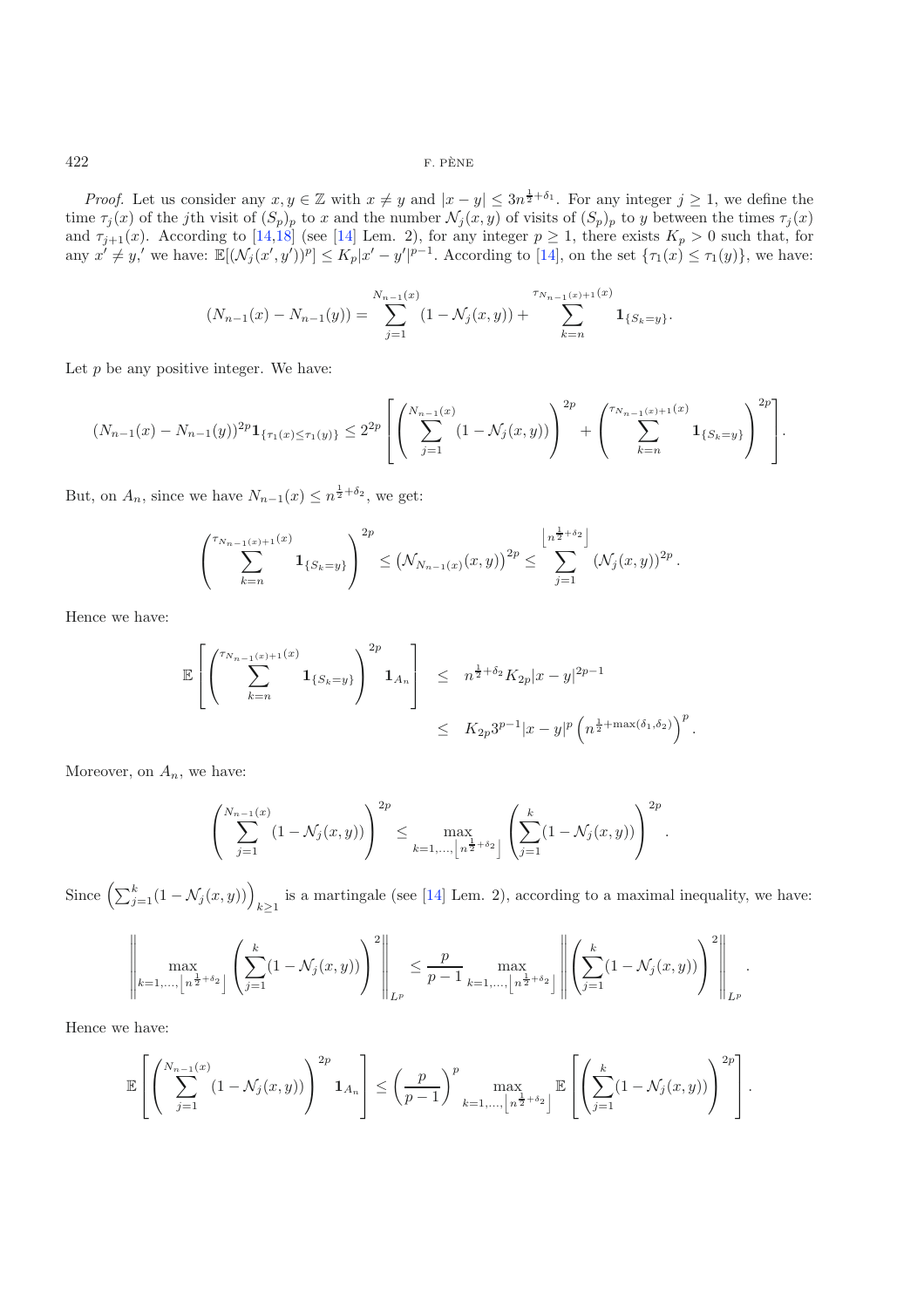Let us write  $\mathcal{M}_{\nu_1,\dots,\nu_l}^{2p} = \frac{(2p)!}{\prod_{i=1}^l \nu_i!}$ . For any  $k = 1,\dots,\left\lfloor n^{\frac{1}{2}+\delta_2} \right\rfloor$ , since the  $\mathcal{N}_{j_m}$ 's are independent and since  $\mathbb{E}[1 - \mathcal{N}_j(x, y)] = 0$ , we have:

$$
\mathbb{E}\left[\left(\sum_{j=1}^k (1-\mathcal{N}_j(x,y))\right)^{2p}\right] = \sum_{l=1}^{2p} \sum_{\nu_1+\ldots+\nu_l=2p;\ \min_i \nu_i\geq 1} \mathcal{M}_{\nu_1,\ldots,\nu_l}^{2p} \sum_{j_1<\ldots
$$

$$
\leq \sum_{l=1}^{2p} \sum_{\nu_1 + \dots + \nu_l = 2p; \min_i \nu_i \geq 2} \mathcal{M}_{\nu_1, \dots, \nu_l}^{2p} \sum_{1 \leq j_1 < \dots < j_l \leq k} \prod_{m=1}^l (2^{\nu_m} \mathbb{E} \left[ 1 + (\mathcal{N}_{j_m}(x, y))^{\nu_m} \right])
$$
  
\n
$$
\leq \sum_{l=1}^{2p} \sum_{\nu_1 + \dots + \nu_l = 2p; \min_i \nu_i \geq 2} \mathcal{M}_{\nu_1, \dots, \nu_l}^{2p} \sum_{1 \leq j_1 < \dots < j_l \leq k} \prod_{m=1}^l 2^{\nu_m} (1 + K_{\nu_m} |x - y|^{\nu_m - 1})
$$
  
\n
$$
\leq \tilde{C}_p \sum_{l=1}^{2p} |x - y|^{2p - l} (n^{\frac{1}{2} + \delta_2})^l \leq 2p 3^p \tilde{C}_p |x - y|^p (n^{\frac{1}{2} + \max(\delta_1, \delta_2)})^p.
$$

Hence we get:  $\mathbb{E} [(N_{n-1}(x) - N_{n-1}(y))^{2p} 1_{A_n}] \leq \tilde{C}'_p |x-y|^p (n^{\frac{1}{2} + \max(\delta_1, \delta_2)})^p$ . Therefore, according to the Markov inequality, for any integer  $p \geq 1$ , we have:

$$
\mathbb{P}(A_n \setminus U_n) \leq \sum_{x,y=-\left\lceil n^{\frac{1}{2}+\delta_1} \right\rceil}^{\left\lceil n^{\frac{1}{2}+\delta_1} \right\rceil} \mathbb{P}\left(A_n \cap \left\{|N_{n-1}(x) - N_{n-1}(y)| > \sqrt{|x-y|n^{\frac{1}{2}+\gamma}}\right\}\right)
$$
  

$$
\leq \sum_{x,y=-\left\lceil n^{\frac{1}{2}+\delta_1} \right\rceil}^{\left\lceil n^{\frac{1}{2}+\delta_1} \right\rceil} \frac{\mathbb{E}[(N_{n-1}(x) - N_{n-1}(y))^{2p} \mathbf{1}_{A_n}]}{|x-y|^p (n^{\frac{1}{2}+\gamma})^p} \leq c_p \left(5n^{\frac{1}{2}+\delta_1}\right)^2 \left(n^{\max(\delta_1, \delta_2) - \gamma}\right)^p.
$$

By taking p large enough, we get:  $\sum_{n\geq 1} \mathbb{P}(A_n \setminus U_n) < +\infty$ .

### 3.1. **Estimates on** *U<sup>n</sup>*

In this section, we suppose that we are in  $U_n$ . We will estimate:

$$
I_n^{(1)}(\omega) := \int_{\{|t| \le n^{-\frac{1}{2}-\delta_3+\delta_2}\}} \left( \mathbb{E}\left[e^{it\sum_{y \in \mathbb{Z}} \xi_y N_{n-1}(y)}\right|(S_p)_p\right](\omega)\right) e^{-\frac{t^2 n^{1+2\delta_3}}{2}} dt.
$$

<span id="page-6-0"></span>**Lemma 8.** *There exists a real number*  $\delta > 0$  *such that:*  $\sup_{n \geq 1} n^{\delta} \sup_{\omega \in U_n} n^{\frac{1}{2} + \delta_3} I_n^{(1)}(\omega) < +\infty$ .

To prove this lemma, we will use the following formula:

$$
n^{\frac{1}{2}+\delta_3} I_n^{(1)}(\omega) = n^{\delta_2} \int_{\{|u| \le 1\}} \left( \mathbb{E} \left[ e^{iun^{-\frac{1}{2}-\delta_3+\delta_2} \sum_{y \in \mathbb{Z}} \xi_y N_{n-1}(y)} \middle| (S_p)_p \right](\omega) \right) e^{-\frac{u^2 n^{2\delta_2}}{2}} du.
$$

The main idea is to prove that, in this formula, we can replace the term:

$$
B_n(u)(\omega) := \mathbb{E}\left[e^{iun^{-\frac{1}{2}-\delta_3+\delta_2}\sum_{y\in\mathbb{Z}}\xi_y N_{n-1}(y)}\middle|(S_p)_p\right](\omega)
$$

<span id="page-6-1"></span>by the term:  $A_n(u)(\omega) := e^{-\frac{u^2}{2n^{1+2\delta_3-2\delta_2}}\sum_{y,z}\mathbb{E}[\xi_y\xi_z](N_{n-1}(y)(\omega))^2}$ . More precisely let us prove that we have:

 $\hfill \square$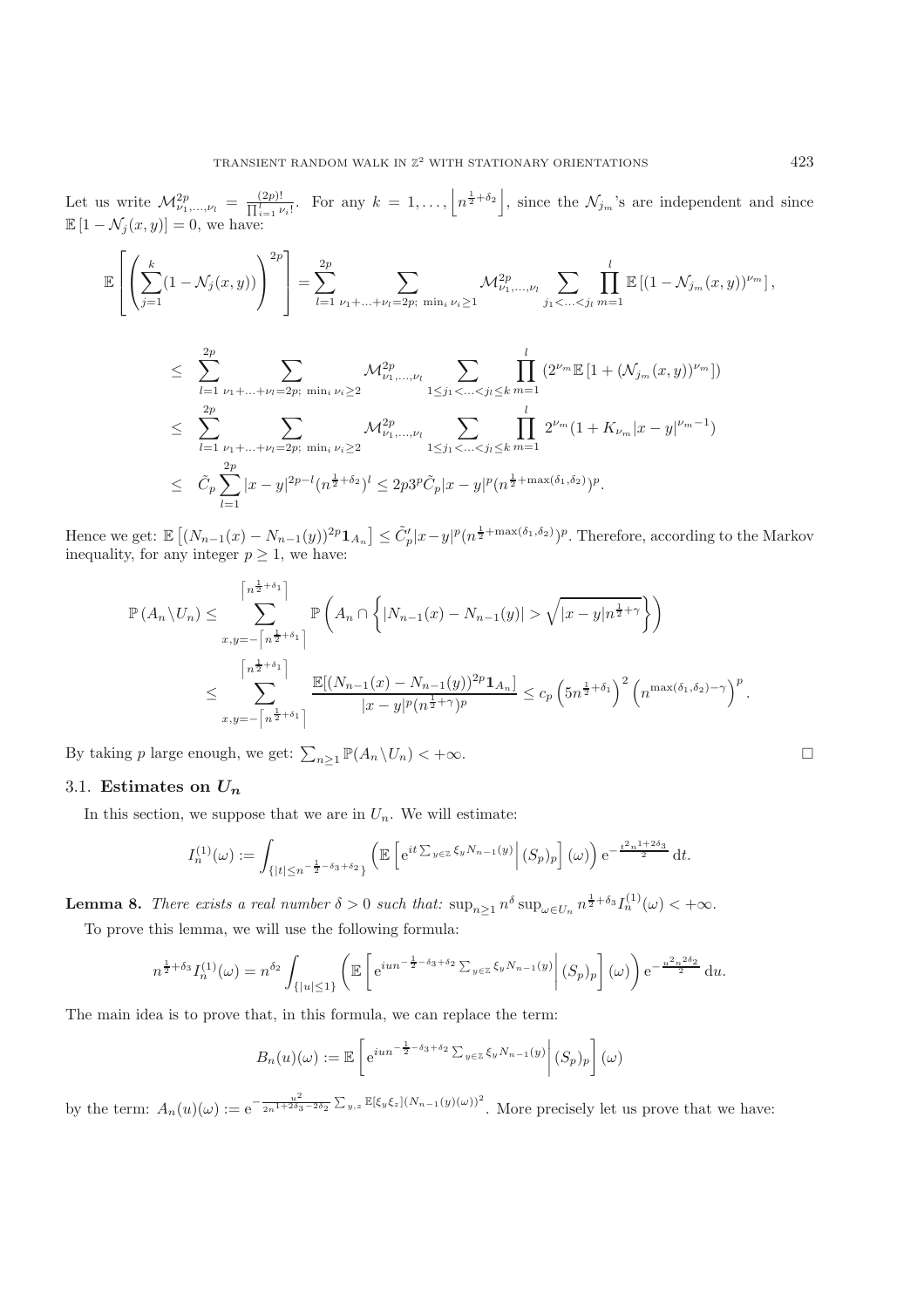**Lemma 9.** *There exists a real number*  $\delta_0 > 0$  *such that we have:* 

$$
\sup_{n\geq 1} n^{\delta_0} \sup_{\omega \in U_n} n^{\delta_2} \int_{|u| \leq 1} |B_n(u)(\omega) - A_n(u)(\omega)| \, \mathrm{e}^{-\frac{u^2 n^{2\delta_2}}{2}} \, \mathrm{d}u < +\infty. \tag{3.1}
$$

After proving [9,](#page-6-1) we will prove that Lemma [8](#page-6-0) is a consequence of it. We will use the following notation:  $\sigma_{\xi}^2 := \sum_{m \in \mathbb{Z}} \mathbb{E}[\xi_0 \xi_m].$ 

3.1.1. *Proof of Lemma [9](#page-6-1)*

Our proof uses a method introduced by Jan (*cf.* [\[12](#page-18-6)[,13\]](#page-18-7)). This method also gives a result of convergence in distribution for  $\left(n^{-3/4}\sum_{k=0}^{n-1}\xi_{S_n}\right)_{n\geq 1}$  (see [\[15](#page-18-8)]). Let *n* be an integer such that  $n^{\beta} \geq 2$ . Let us fix  $\omega \in U_n$  and  $u \in [-1,1]$ . Let us recall that  $0 < \beta < \frac{\delta_3}{2} - \delta_2$  et let us define:  $L_n := \left\lfloor \frac{2\left\lfloor n^{\frac{1}{2} + \delta_1} \right\rfloor + 1}{\lfloor n^{\beta} \rfloor} \right\rfloor$  $\lfloor n^{\beta} \rfloor$  $\overline{1}$ (we have:  $L_n \leq 4n^{\frac{1}{2}+\delta_1-\beta}$  and, for all integer  $k=0,\ldots,L_n$ :  $\alpha_{(k)} := -\left|n^{\frac{1}{2}+\delta_1}\right| + k\left\lfloor n^{\beta}\right\rfloor$  and  $\alpha_{(L_n+1)} := \left|n^{\frac{1}{2}+\delta_1}\right| + 1$ ;  $b_k := e^{iun^{-\frac{1}{2}-\delta_3+\delta_2}\sum_{y=\alpha(k)}^{\alpha(k+1)-1}\xi_yN_{n-1}(y)}$  and  $a_k := e^{-\frac{u^2}{2n^{1+2\delta_3-2\delta_2}}\sum_{y=\alpha(k)}^{\alpha(k+1)-1}\sigma_{\xi}^2(N_{n-1}(y))^2}$ . We have to estimate:  $n^{\delta_2}$  $\mathbb{E}\left[\prod_{k=0}^{L_n} b_k \middle| (S_p)_p\right](\omega) - \prod_{k=0}^{L_n} a_k(\omega)\right]$ . Hence it is enough to estimate:

$$
n^{\delta_2} \sum_{k=0}^{L_n} \left| \mathbb{E}\left[\left(\prod_{m=0}^{k-1} b_m\right)(b_k-a_k)\left(\prod_{m'=k+1}^{L_n} a_{m'}\right)\right](S_p)_p\right](\omega)\right|.
$$

• We explain how we can restrict our study to the sum over the k such that  $(r + 1)^4 \leq k \leq L_n - 1$ . Let  $k \in \{0, \ldots, L_n\}$ . We have:

$$
\mathbb{E}\left[\left(\sum_{\ell=\alpha+1}^{\alpha+\theta}\xi_{\ell}N_{n-1}(\ell)\right)^{2}|(S_{p})_{p}\right](\omega) \leq \sum_{\ell=\alpha+1}^{\alpha+\theta}\sum_{m=\alpha+1}^{\alpha+\theta}|\mathbb{E}[\xi_{\ell}\xi_{m}]| N_{n-1}(\ell)(\omega)N_{n-1}(m)(\omega) \leq \theta \sum_{m\in\mathbb{Z}}|\mathbb{E}[\xi_{0}\xi_{m}]|n^{1+2\delta_{2}}.
$$

Hence we have:

$$
\mathbb{E}\left[|b_k - 1||(S_p)_p\right](\omega) \le n^{-\frac{1}{2}-\delta_3+\delta_2} \left(\mathbb{E}\left[\left|\sum_{y=\alpha(k)}^{\alpha(k+1)-1} \xi_y N_{n-1}(y)\right||(S_p)_p\right](\omega)\right)
$$
  

$$
\le n^{-\frac{1}{2}-\delta_3+\delta_2} n^{\frac{\beta}{2}} \sqrt{\sum_{m\in\mathbb{Z}} |\mathbb{E}[\xi_0\xi_m]|n^{\frac{1}{2}+\delta_2}} \le n^{-\frac{3}{4}\delta_3+\frac{3}{2}\delta_2} \sqrt{\sum_{m\in\mathbb{Z}} |\mathbb{E}[\xi_0\xi_m]|},
$$

since we have  $\beta < \frac{\delta_3}{2} - \delta_2$ . Moreover we have:

$$
|a_k(\omega)-1| \le \frac{\sigma_\xi^2 \sum_{y=\alpha_{(k)}}^{\alpha_{(k+1)}-1} (N_{n-1}(y)(\omega))^2}{2n^{1+2\delta_3-2\delta_2}} \le \frac{\sigma_\xi^2 n^{1+2\delta_2}}{2n^{1+2\delta_3-2\delta_2}} n^\beta \sigma_\xi^2 n^{1+2\delta_2} \le \frac{n^{-\frac{3}{2}\delta_3+3\delta_2} \sigma_\xi^2}{2}.
$$

From which, we get:

$$
n^{\delta_2} \sum_{k=0}^{(r+1)^4-1} \mathbb{E}\left[|b_k - a_k||(S_p)_p\right](\omega) + \mathbb{E}\left[|b_{L_n} - a_{L_n}||(S_p)_p\right](\omega) \le c_0 \left(n^{-\frac{3}{4}\delta_3 + \frac{5}{2}\delta_2} + n^{-\frac{3}{2}\delta_3 + 4\delta_2}\right),\tag{3.2}
$$

with  $c_0 := ((r+1)^4 + 1)\sqrt{\sum_{m \in \mathbb{Z}} |\mathbb{E}[\xi_0 \xi_m]|} + \frac{1}{2}\sigma_{\xi}^2$ . Let us recall that  $\frac{5}{3}\delta_2 < \frac{1}{2}\delta_3$ .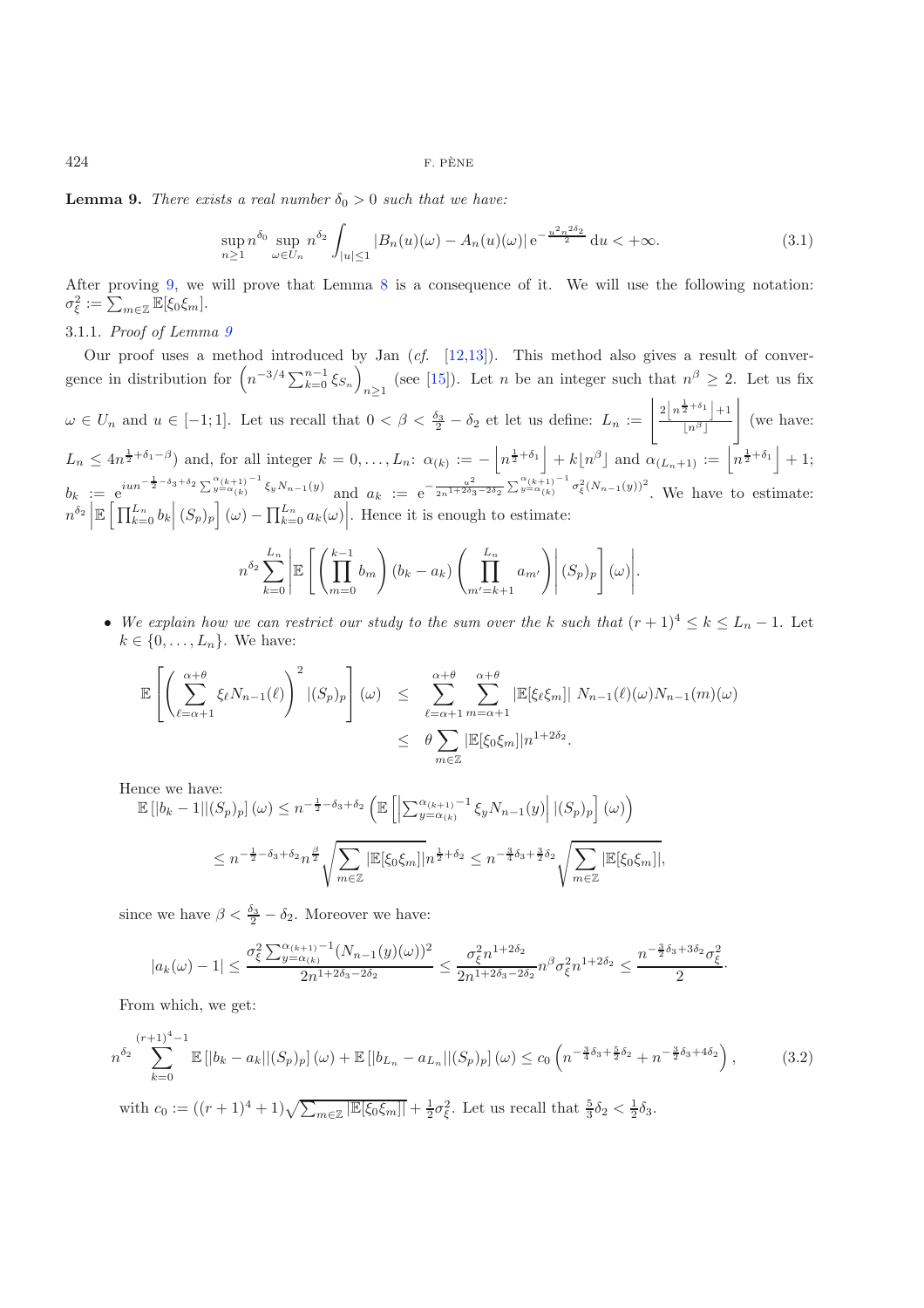Hence, it remains to estimate:

$$
n^{\delta_2} \sum_{k=(r+1)^4}^{L_n-1} \left| \mathbb{E}\left[\left(\prod_{m=0}^{k-1} b_m\right)(b_k-a_k) \prod_{m'=k+1}^{L_n} a_{m'} |(S_p)_p\right] \right|.
$$
 (3.3)

• *Let us introduce some holes in the indices* m *in order to use our decorrelation hypothesis*. Let us control the following quantity:

$$
\tilde{B}_n := n^{\delta_2} \sum_{k=(r+1)^4}^{L_n-1} \left| \mathbb{E}\left[\left(\prod_{m=0}^{k-(r+1)^4} b_m\right) \prod_{j=1}^3 \left(\left(\prod_{m=k-(r+1)^{j+1}+1}^{k-(r+1)^j} b_m\right) - 1\right) \right.\right.\times \prod_{m'=k-r}^{k-1} b_{m''}(b_k - a_k) \prod_{m'=k+1}^{L_n} a_{m'} \left|(S_p)_p\right|\right|.
$$

We have:

with

$$
\tilde{B}_n(\omega) \leq n^{\delta_2} \sum_{k=(r+1)^4}^{L_n-1} \prod_{j=1}^3 \left\| \left( \prod_{m=k-(r+1)^{j+1}+1}^{k-(r+1)^j} b_m \right) - 1 \right\|_{L^\infty(U_n)} \|b_k - a_k\|_{L^\infty(U_n)}.
$$

On  $U_n$ , we have:  $|b_k - 1| \leq n^{-\frac{1}{2} - \delta_3 + \delta_2} n^{\beta} n^{\frac{1}{2} + \delta_2} \leq n^{-\delta_3 + 2\delta_2 + \beta}$ .

Analogously, we get:  $\begin{bmatrix} 1 & 3 \end{bmatrix}$  $\left( \prod_{m=k-(r+1)^j+1+1}^{k-(r+1)^j} b_m \right) - 1 \leq r(r+1)^j n^{-\delta_3+2\delta_2+\beta}$ . On the other hand, we have:  $|a_k - 1| \leq \frac{1}{2} n^{-2\delta_3 + 4\delta_2 + \beta} \sigma_{\xi}^2$ . Therefore, since we have  $\beta < \frac{\delta_3}{2} - \delta_2$ , we get:

$$
\tilde{B}_n \le 4n^{\delta_2} n^{\frac{1}{2} + \delta_1 - \beta} r^3 (r+1)^6 \left( 1 + \frac{1}{2} \sigma_{\xi}^2 \right) \left( n^{-\delta_3 + 2\delta_2 + \beta} \right)^4 = O\left( n^{\frac{1}{2} - \frac{5}{2}\delta_3 + 6\delta_2 + \delta_1} \right).
$$

The control of the quantity  $\tilde{B}_n$  comes from the fact that  $\frac{5}{2}\delta_3 > \frac{1}{2} + 6\delta_2 + \delta_1$ .

It remains to estimate:  $n^{\delta_2} \sum_{k=(r+1)^4+1}^{L_n-1} \sum_{1 \leq j_0 < j_1 \leq j_2 \leq 4} C_{n,k,j_0,j_1,j_2}$ , where  $C_{n,k,j_0,j_1,j_2}$  is the following quantity:

$$
\left| \mathbb{E}\left[\left(\prod_{m=0}^{k-(r+1)^4} b_m\right) \left(\prod_{m=k-(r+1)^3}^{k-(r+1)^3} b_m\right) \left(\prod_{m=k-(r+1)^3}^{k-1} b_m\right) (b_k-a_k) \prod_{m'=k+1}^{L_n} a_{m'}\right) (S_p)_p \right] \right|,
$$

with the convention:  $\prod_{m=\alpha}^{\beta} b_m = 1$  if  $\beta < \alpha$ . Let  $j_0, j_1, j_2$  be fixed. We have:  $C_{n,k,j_0,j_1,j_2} \leq$  $D_{n,k,j_0,j_1,j_2} + E_{n,k,j_0,j_1,j_2}$ , with:

$$
D_{n,k,j_0,j_1,j_2} := \left| \text{Cov}_{|(S_p)_p} (\Delta_{n,k,j_1,j_2}, \Gamma_{n,k,j_0}) \prod_{m'=k+1}^{L_n} a_{m'} \right|
$$
  
and 
$$
E_{n,k,j_0,j_1,j_2} := \left| \mathbb{E} \left[ \Delta_{n,k,j_1,j_2} | (S_p)_p \right] \mathbb{E} \left[ \Gamma_{n,k,j_0} | (S_p)_p \right] \prod_{m'=k+1}^{L_n} a_{m'} \right|,
$$
  

$$
\Delta_{n,k,j_1,j_2} := \prod_{m=0}^{k-(r+1)^4} b_m \prod_{m'=k-(r+1)^{j_2}+1}^{k-(r+1)^{j_1}} b_{m'} \text{ and } \Gamma_{n,k,j_0} := \left( \prod_{m=k-(r+1)^{j_0}+1}^{k-1} b_m \right) (b_k - a_k).
$$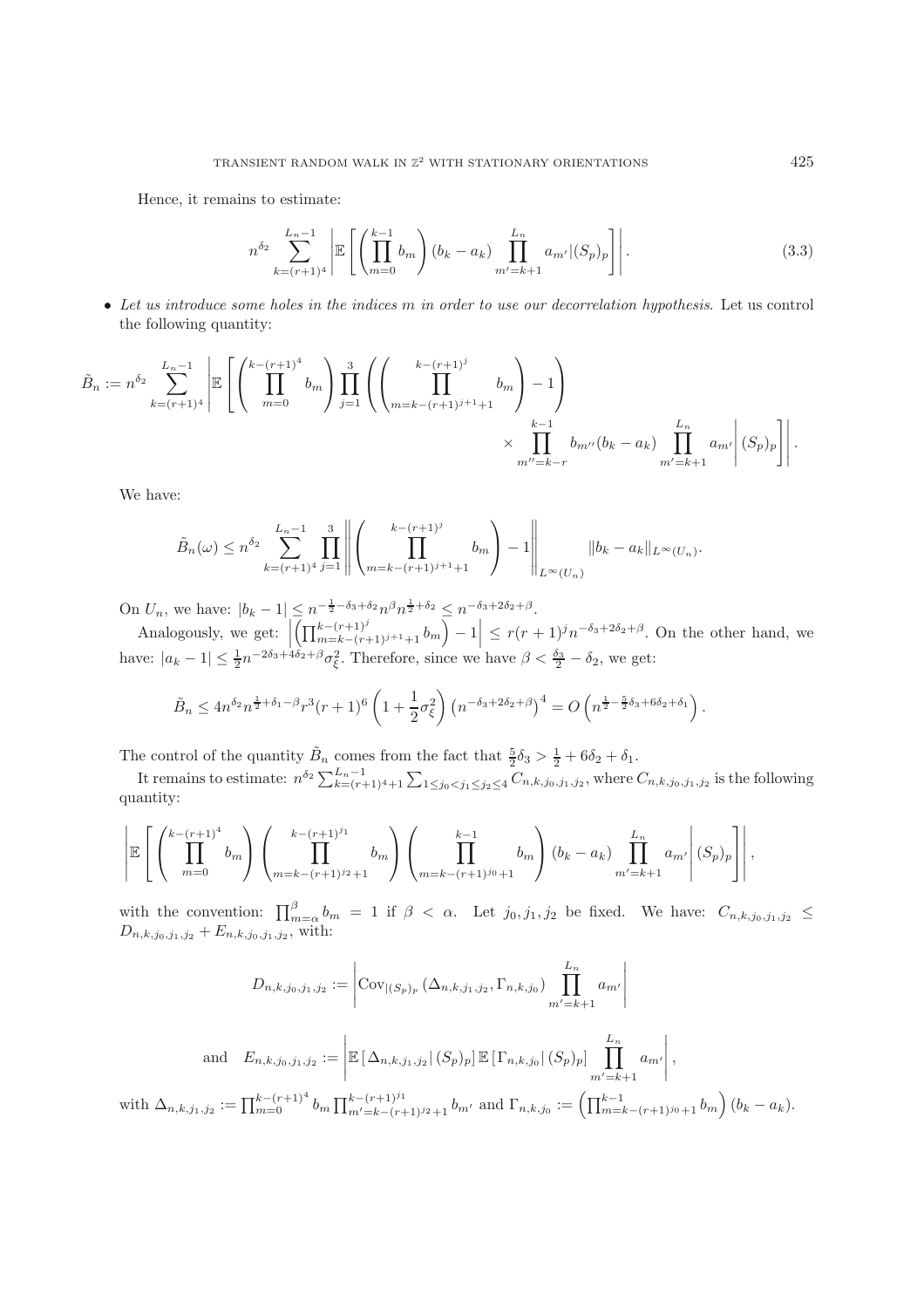• *Control of the covariance terms (thanks to our decorrelation hypothesis)*. Let  $j_0, j_1, j_2$  be fixed. Let  $k = (r+1)^4, \ldots, L_n-1$ . We have:

$$
D_{n,k,j_0,j_1,j_2} \leq \left| \text{Cov}_{|(S_p)_p} \left( \Delta_{n,k,j_1,j_2}, \prod_{m=k-(r+1)^{j_0}+1}^{k} b_m \right) \prod_{m'=k+1}^{L_n} a_{m'} \right| + \left| \text{Cov}_{|(S_p)_p} \left( \Delta_{n,k,j_1,j_2}, \prod_{m=k-(r+1)^{j_0}+1}^{k-1} b_m \right) \prod_{m'=k}^{L_n} a_{m'} \right|.
$$

But we have:  $\prod_{m=\theta_1+1}^{\theta_1+\theta_2} b_m = e$  $\lim^{-\frac{1}{2}-\delta_3+\delta_2} \sum_{\ell=\alpha(\theta_1)}^{\alpha(\theta_1+\theta_2+1)-1} \xi_{\ell} N_{n-1}(\ell)$ . Therefore, according to point 2 of the hypothesis of our theorem, we have:

$$
D_{n,k,j_0,j_1,j_2} \leq 2C \left( 1 + n^{-\frac{1}{2} - \delta_3 + \delta_2} \sum_{\ell \in \mathbb{Z}} N_{n-1}(\ell) \right) \varphi_{p,s}
$$

with  $p := \lfloor n^{\beta} \rfloor ((r+1)^{j_1} - (r+1)^{j_0})$  and  $s := \lfloor n^{\beta} \rfloor (r+1)^{j_0} - 1$ . Let us notice that we have:  $p \ge rs$ . Since  $\sum_{\ell \in \mathbb{Z}} N_{n-1}(\ell) = n$ , we have:

$$
n^{\delta_2} \sum_{k=(r+1)^4}^{L_n-1} D_{n,k,j_0,j_1,j_2} \leq 4C \left( n^{1-\delta_3+\delta_1-\beta+2\delta_2} \right) n^{-6\beta} \sup_{s \geq n^{\beta}} s^6 \varphi_{rs,s}
$$
  

$$
\leq 4C \left( n^{1-\frac{9}{8}+\delta_1+(\frac{27}{2}+16)\delta_2} \right) \sup_{s \geq n^{\beta}} s^6 \varphi_{rs,s},
$$

since  $\beta > \frac{\delta_3}{2} - 2\delta_2$  and  $\delta_3 > \frac{1}{4} - 3\delta_2$ . We end this point by noticing that  $\delta_1 + (\frac{27}{2} + 16)\delta_2 < \frac{1}{8}$ .

• *Control of the term with the product of the expectations.* Let  $j_0, j_1, j_2$  be fixed. Let  $k = (r+1)^4, \ldots, L_n$ 1. We can notice that  $E_{n,k,j_0,j_1,j_2}$  is bounded by the following quantity:

$$
F_{n,k,j_0} := \left| \mathbb{E} \left[ \prod_{m=k-(r+1)^{j_0}+1}^{k} b_m - \left( \prod_{m=k-(r+1)^{j_0}+1}^{k-1} b_m \right) a_k \right| (S_p)_p \right] \right|.
$$

We approximate the terms with exponential using Taylor expansions.

– First we explain that, in  $F_{n,k,j_0}$ , we can replace

$$
\prod_{m=k-(r+1)^{j_0}+1}^{k} b_m = \exp\left(iun^{-\frac{1}{2}-\delta_3+\delta_2} \sum_{\ell=\alpha_{(k-(r+1)^{j_0}+1)}}^{\alpha_{(k+1)}-1} \xi_{\ell} N_{n-1}(\ell)\right)
$$

by the formula given by the second order Taylor expansion of the exponential function:

$$
1 + iun^{-\frac{1}{2} - \delta_3 + \delta_2} \sum_{\ell = \alpha_{(k - (r+1)^{j_0} + 1)}}^{\alpha_{(k+1)} - 1} \xi_{\ell} N_{n-1}(\ell) - \frac{u^2}{2n^{1 + 2\delta_3 - 2\delta_2}} \left(\sum_{\ell = \alpha_{(k - (r+1)^{j_0} + 1)}}^{\alpha_{(k+1)} - 1} \xi_{\ell} N_{n-1}(\ell)\right)^2.
$$
 (3.4)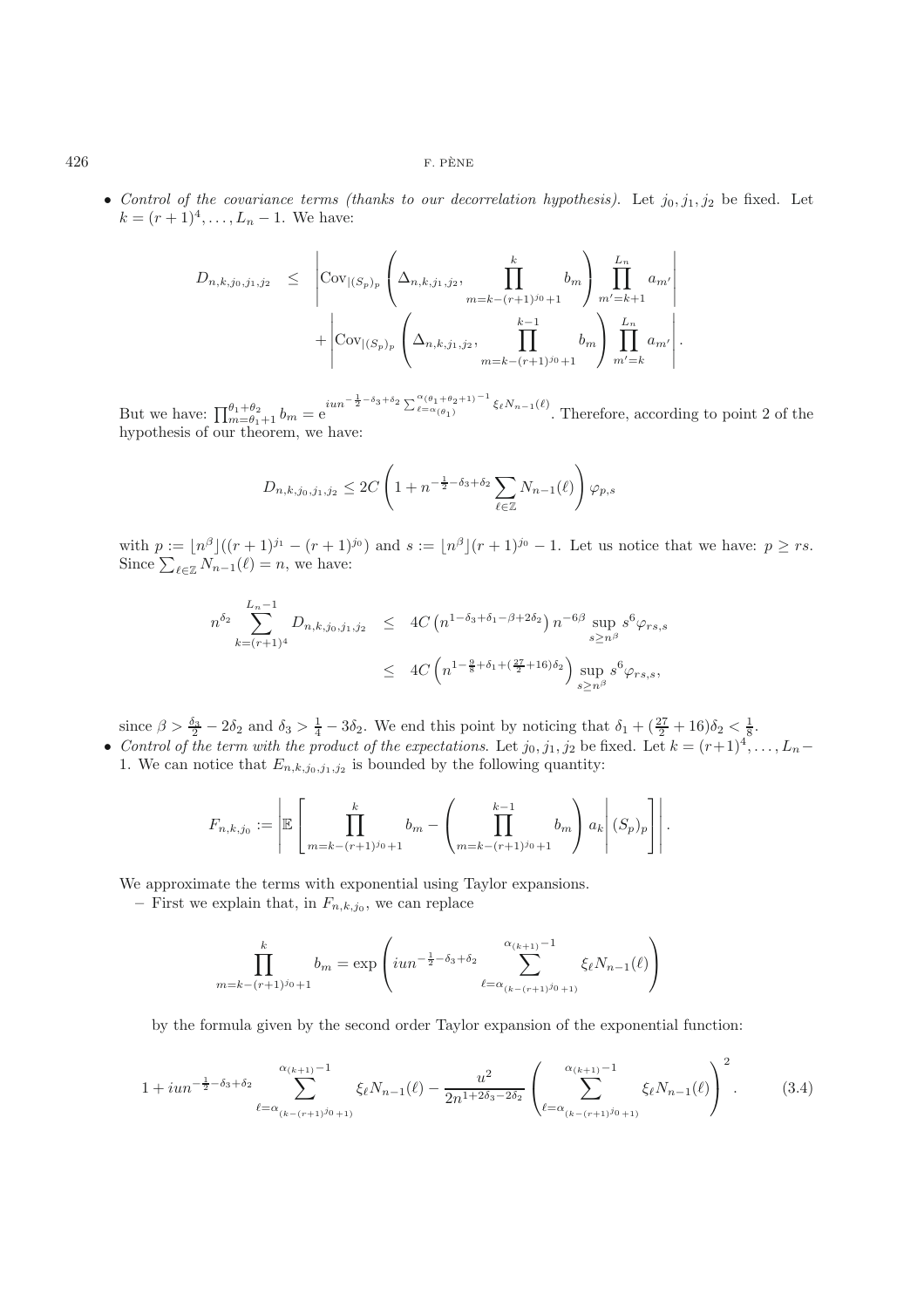Indeed, the induced error is less than:  $\frac{1}{6}n^{-\frac{3}{2}-3\delta_3+3\delta_2}\mathbb{E}\left[\left|\sum_{\ell=\alpha_{(k-(r+1)}^{\alpha_{(k+1)}-1}}^{\alpha_{(k+1)}-1}\xi_{\ell}N_{n-1}(\ell)\right|\right]$  $^{3}|(S_{p})_{p}|$ . Moreover, we have:

$$
\mathbb{E}\left[\left|\sum_{\ell=\alpha_{(k-(r+1)^{j_0}+1)}}^{\alpha_{(k+1)}-1} \xi_{\ell}N_{n-1}(\ell)\right|^4 |(S_p)_p\right] \leq \sum_{\substack{y_1,y_2,y_3,y_4=\alpha_{(k-(r+1)^{j_0}+1)}}}^{\alpha_{(k+1)}-1} |\mathbb{E}[\xi_{y_1}\xi_{y_2}\xi_{y_3}\xi_{y_4}]| \left(n^{\frac{1}{2}+\delta_2}\right)^4 \leq c'_0 n^{2+4\delta_2}(r+1)^6 n^{2\beta},
$$

<span id="page-10-0"></span>according to the hypothesis of our theorem. Hence, taking the sum over  $k = (r+1)^4, \ldots, L_n - 1$ and multiplying by  $n^{\delta_2}$ , this substitution induces a total error bounded by:

$$
\frac{(c'_0)^{3/4}}{6}n^{\delta_2+\frac{1}{2}+\delta_1-\beta}n^{-\frac{3}{2}-3\delta_3+3\delta_2}n^{\frac{3}{2}+3\delta_2}(r+1)^{\frac{9}{2}}n^{\frac{3}{2}\beta}
$$

and so by:  $\frac{(c'_0)^{3/4}}{6}n^{7\delta_2+\frac{1}{2}+\delta_1-3\delta_3+\frac{1}{2}\beta}(r+1)^{\frac{9}{2}}$ . Since  $\beta < \frac{\delta_3}{2}-\delta_2$ ,  $\delta_3 > \frac{1}{4}-3\delta_2$  and  $\delta_1+(\frac{27}{2}+16)\delta_2 < \frac{1}{8}$ , we have:  $7\delta_2 + \frac{1}{2} + \delta_1 - 3\delta_3 + \frac{1}{2}\beta \leq -\frac{1}{16}$ .  $-$  Let us introduce  $Y_k := \sum_{\ell = \alpha_{(k-(r+1)^{j_0}+1)}}^{\alpha_{(k)}-1} \xi_\ell N_{n-1}(\ell)$  and  $Z_k := \sum_{\ell = \alpha_{(k)}}^{\alpha_{(k+1)}-1} \sigma_\xi^2 N_{n-1}(\ell)^2$ . We explain that, in  $F_{n,k,j_0}$ , we can replace  $\left(\prod_{m=k-(r+1)^{j_0}+1}^{k-1} b_m\right) a_k = e^{\frac{iu}{n^{\frac{1}{2}+\delta_3}}}$  $\frac{i\pi}{n^{\frac{1}{2} + \delta_3 - \delta_2}} Y_k - \frac{\pi^2}{2n^{1+2\delta_3 - 2\delta_2}} Z_k$  by the formula given by the Taylor expansion of the exponential function at the second order:

$$
1 + \frac{iu}{n^{\frac{1}{2} + \delta_3 - \delta_2}} Y_k - \frac{u^2}{2n^{1 + 2\delta_3 - 2\delta_2}} Z_k + \frac{1}{2} \left( \frac{iu}{n^{\frac{1}{2} + \delta_3 - \delta_2}} Y_k - \frac{u^2}{2n^{1 + 2\delta_3 - 2\delta_2}} Z_k \right)^2.
$$
(3.5)

Indeed the modulus of the error between these two quantities is less than:

$$
\frac{1}{6}\mathbb{E}\left[\left|\frac{iu}{n^{\frac{1}{2}+\delta_3-\delta_2}}Y_k-\frac{u^2}{2n^{1+2\delta_3-2\delta_2}}Z_k\right|^3|(S_p)_p\right]\leq \frac{4}{3}\mathbb{E}\left[\left|\frac{1}{n^{\frac{1}{2}+\delta_3-\delta_2}}Y_k\right|^3+\left|\frac{1}{2n^{1+2\delta_3-2\delta_2}}Z_k\right|^3|(S_p)_p\right],
$$

We control the first term as in the preceding point. Moreover, we have:

$$
\left| n^{-1-2\delta_3+2\delta_2} Z_k \right|^3 \leq n^{-3-6\delta_3+6\delta_2} \left( \sigma_\xi^2 \right)^3 n^{3\beta} n^{3+6\delta_2} \leq n^{-6\delta_3+12\delta_2+3\beta} \left( \sigma_\xi^2 \right)^3.
$$

Hence, taking the sum over  $k = (r+1)^4, \ldots, L_n-1$  and multiplying by  $n^{\delta_2}$ , we get a quantity bounded by:  $2n^{\frac{1}{2}+\delta_1-6\delta_3+13\delta_2+2\beta}\left(\sigma_{\xi}^2\right)^3$  and we have:  $\frac{1}{2}+\delta_1-6\delta_3+13\delta_2+2\beta<0$ .

– Now, we show that in formula  $(3.5)$ , we can omit the term with  $(Z_k)^2$ . Indeed, we have:

$$
n^{\delta_2} \sum_{(r+1)^4}^{L_n - 1} (n^{-1 - 2\delta_3 + 2\delta_2} Z_k)^2 \le 2n^{\delta_2 + \frac{1}{2} + \delta_1 - \beta - 2 - 4\delta_3 + 4\delta_2} n^{2\beta} (\sigma_\xi^2)^2 n^{2 + 4\delta_2}
$$
  

$$
\le 2n^{-\frac{1}{5} - \frac{2}{5}\delta_1 - \frac{2}{5}\delta_2} (\sigma_\xi^2)^2
$$

since  $\beta < \frac{\delta_3}{2} - \delta_2$  and  $\frac{5}{2}\delta_3 > \frac{1}{2} + 6\delta_2 + \delta_1$ .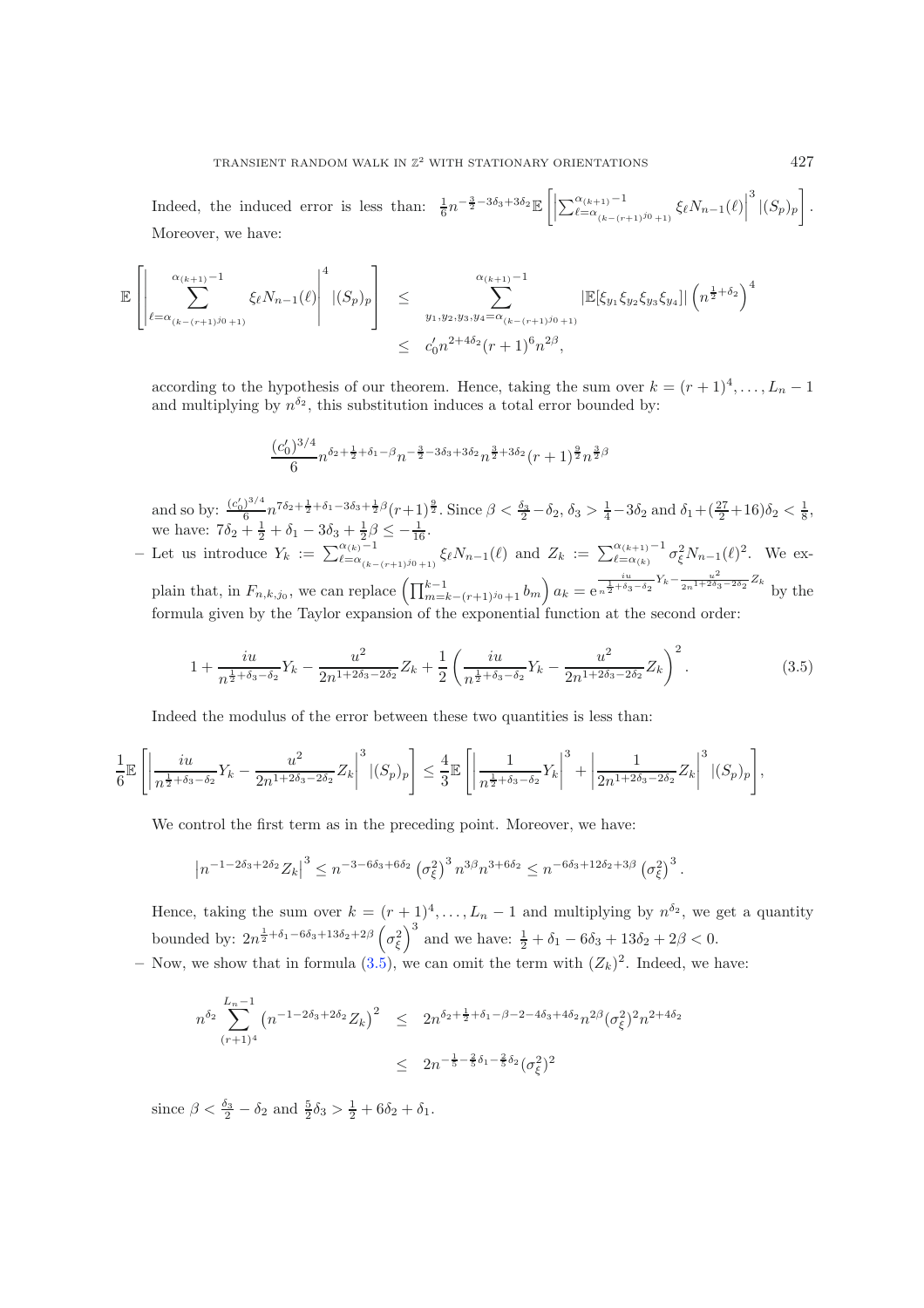– Hence, it remains to estimate the following quantity called  $G_{n,k,j_0}$ :

$$
\left| \mathbb{E}\left[\frac{iu}{n^{\frac{1}{2}+\delta_3-\delta_2}}(Y_k+W_k)-\frac{u^2}{2n^{1+2\delta_3-2\delta_2}}(Y_k+W_k)^2-\frac{iu}{n^{\frac{1}{2}+\delta_3-\delta_2}}Y_k+\frac{u^2}{2n^{1+2\delta_3-2\delta_2}}Z_k+\frac{u^2}{2n^{1+2\delta_3-2\delta_2}}Y_k+\frac{iu}{n^{\frac{1}{2}+\delta_3-\delta_2}}Y_k\frac{u^2}{2n^{1+2\delta_3-2\delta_2}}Z_k\right|(S_p)_p\right]\right|,
$$

with  $W_k := \sum_{\ell = \alpha_{(k)}}^{\alpha_{(k+1)}} \xi_{\ell} N_{n-1}(\ell)$ . We get:

$$
G_{n,k,j_0} = \left| \mathbb{E} \left[ -\frac{u^2}{2n^{1+2\delta_3 - 2\delta_2}} (Y_k + W_k)^2 + \frac{u^2}{2n^{1+2\delta_3 - 2\delta_2}} Z_k + \frac{u^2}{2n^{1+2\delta_3 - 2\delta_2}} (Y_k)^2 \right] (S_p)_p \right] \right|
$$
  
= 
$$
\frac{u^2}{2n^{1+2\delta_3 - 2\delta_2}} \left| \mathbb{E} \left[ (W_k)^2 + 2W_k Y_k - Z_k \right] (S_p)_p \right|.
$$

Let us notice that we have:

$$
Z_k := \sum_{\ell = \alpha_{(k)}}^{\alpha_{(k+1)} - 1} \left( \mathbb{E}[(\xi_\ell)^2] N_{n-1}(\ell)^2 + 2 \sum_{m \leq \ell - 1} \mathbb{E}[\xi_\ell \xi_m] N_{n-1}(\ell)^2 \right).
$$

– Let us show that, in the last expression of  $G_{n,k,j_0}$ , we can replace  $Z_k$  by:

$$
\tilde{Z}_k := \sum_{\ell=\alpha_{(k)}}^{\alpha_{(k+1)}-1} \left( \mathbb{E}[(\xi_\ell)^2] N_{n-1}(\ell)^2 + 2 \sum_{m \leq \ell-1} \mathbb{E}[\xi_\ell \xi_m] N_{n-1}(\ell) N_{n-1}(m) \right).
$$

Indeed, by definition of  $U_n$ , we have:

$$
\frac{u^2}{2n^{1+2\delta_3-2\delta_2}} \mathbb{E}\left[\left|Z_k - \tilde{Z}_k\right| \Big| (S_p)_p\right] \leq \frac{1}{n^{1+2\delta_3-2\delta_2}} \sum_{\ell=\alpha_{(k)}}^{\alpha_{(k+1)}-1} \sum_{m \leq \ell-1} |\mathbb{E}[\xi_\ell \xi_m]|N_{n-1}(\ell)|N_{n-1}(m) - N_{n-1}(\ell)|
$$
  

$$
\leq n^{-\frac{1}{4}-2\delta_3+3\delta_2+\beta+\frac{\gamma}{2}} \sum_{m \geq 1} \sqrt{m} |\mathbb{E}[\xi_0 \xi_m]|.
$$

Hence, taking the sum over  $k = (r + 1)^4, \ldots, L_n - 1$  and multiplying by  $n^{\delta_2}$ , we get a quan-There is the sum over  $n = (n+1)$ ,  $\ldots$ ,  $n = 1$  and mandplying by  $n = 1$ , we get a quality bounded by:  $4n^{\frac{1}{4} + \delta_1 - 2\delta_3 + 4\delta_2 + \frac{\gamma}{2}} \sum_{m \geq 1} \sqrt{m} |\mathbb{E}[\xi_0 \xi_m]|$ . But, since  $\delta_3 > \frac{1}{4} - 3\delta_2$  and  $\gamma < \frac{1}{2} 22 \max(\delta_1, \delta_2)$ , we have:  $\frac{1}{4} + \delta_1 - 2\delta_3 + 4\overline{\delta}_2 + \frac{\gamma}{2} < 0$ .

**–** Hence we have to estimate:

$$
\tilde{G}_{n,k,j_0} = \frac{u^2}{2n^{1+2\delta_3 - 2\delta_2}} \left| \mathbb{E}\left[ (W_k)^2 + 2W_k Y_k - \tilde{Z}_k \right] (S_p)_p \right| \right|.
$$

We have:

$$
\mathbb{E}\left[(W_k)^2|(S_p)_p\right] = \sum_{\ell=\alpha_{(k)}}^{\alpha_{(k+1)}-1} \left(\mathbb{E}[(\xi_\ell)^2](N_{n-1}(\ell))^2 + 2\sum_{m=\alpha_{(k)}}^{\ell-1} \mathbb{E}[\xi_\ell \xi_m]N_{n-1}(\ell)N_{n-1}(m)\right).
$$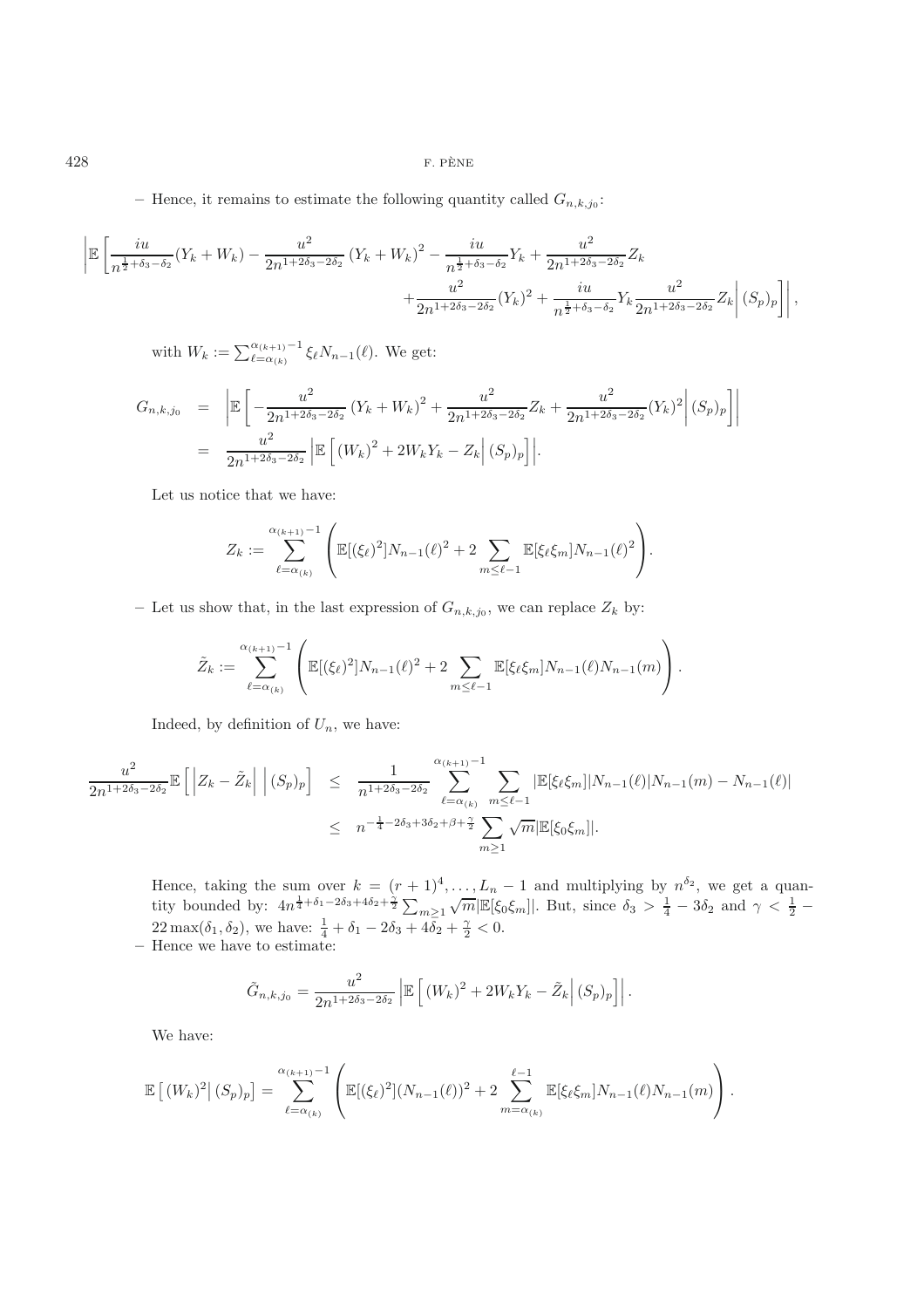Hence we have:

$$
\mathbb{E}\left[\left(W_k\right)^2 + 2W_kY_k\right|(S_p)_p\right] = \sum_{\ell=\alpha_{(k)}}^{\alpha_{(k+1)}-1} \left( \mathbb{E}[(\xi_\ell)^2](N_{n-1}(\ell))^2 + 2\sum_{m=\alpha_{(k-(r+1)^{j_0}+1)}}^{\ell-1} \mathbb{E}[\xi_\ell\xi_m]N_{n-1}(\ell)N_{n-1}(m) \right).
$$

We get:

$$
\tilde{G}_{n,k,j_0} = \frac{u^2}{n^{1+2\delta_3 - 2\delta_2}} \left| \sum_{\ell = \alpha_{(k)}}^{\alpha_{(k+1)} - 1} \sum_{m \le \alpha_{(k-(r+1)^{j_0}+1)} - 1} \mathbb{E}[\xi_\ell \xi_m] N_{n-1}(\ell) N_{n-1}(m) \right|
$$

$$
\leq \frac{u^2}{n^{1+2\delta_3-2\delta_2}}n^{\beta}\sum_{m\geq \frac{(r+1)n^{\beta}}{2}}|\mathbb{E}[\xi_0\xi_m]|n^{1+2\delta_2}\leq n^{-2\delta_3+4\delta_2+\beta}\sum_{m\geq \frac{(r+1)n^{\beta}}{2}}|\mathbb{E}[\xi_0\xi_m]|.
$$

Hence, taking the sum over  $k = (r+1)^4, \ldots, L_n-1$  of these quantities and multiplying by  $n^{\delta_2}$ , we get a quantity bounded by:

$$
4n^{\frac{1}{2}+\delta_1-2\delta_3+5\delta_2} \sum_{m \geq \frac{(r+1)n^{\beta}}{2}} |\mathbb{E}[\xi_0 \xi_m]| \leq 4n^{\delta_1+11\delta_2} \sum_{m \geq \frac{(r+1)n^{\beta}}{2}} |\mathbb{E}[\xi_0 \xi_m]|,
$$

since  $\delta_3 > \frac{1}{4} - 3\delta_2$ . To conclude it suffices to notice that:  $n^{\delta_1 + 11\delta_2} \sum_{m \geq \frac{(r+1)n^{\beta}}{2}} |\mathbb{E}[\xi_0 \xi_m]| = O(n^{-\varepsilon})$ .  $\Box$ 

## 3.1.2. *Proof of Lemma [8](#page-6-0)*

Let us consider  $n \geq 2$ . According to Lemma [9,](#page-6-1) it suffices to prove that there exists a real number  $\delta' > 0$  such that we have:

$$
\sup_{n\geq 1} n^{\delta'} \sup_{\omega \in U_n} n^{\delta_2} \int_{|u| \leq 1} \exp \left( -\frac{u^2}{2n^{1+2\delta_3 - 2\delta_2}} \sum_{y,z} \mathbb{E}[\xi_y \xi_z] (N_{n-1}(y)(\omega))^2 \right) e^{-\frac{u^2 n^{2\delta_2}}{2}} du < +\infty.
$$

Let us take  $\omega \in U_n$ . We have:

$$
\exp\left(-\frac{u^2}{2n^{1+2\delta_3-2\delta_2}}\sum_{y,z}\mathbb{E}[\xi_y\xi_z](N_{n-1}(y)(\omega))^2\right) = \exp\left(-\frac{u^2}{2n^{1+2\delta_3-2\delta_2}}\sigma_{\xi}^2\sum_{y}(N_{n-1}(y)(\omega))^2\right).
$$

Let us define:  $p_n := Card\{y \in \mathbb{Z} : N_{n-1}(y) \geq \frac{n^{\frac{1}{2}-\delta_4}}{3}\}.$  We have:

$$
n = \sum_{y=-\left\lfloor n^{\frac{1}{2}+\delta_1} \right\rfloor}^{\left\lfloor n^{\frac{1}{2}+\delta_1} \right\rfloor} N_{n-1}(y) \le p_n n^{\frac{1}{2}+\delta_2} + \frac{n^{\frac{1}{2}-\delta_4}}{3} \left(3n^{\frac{1}{2}+\delta_1} - p_n\right)
$$
  

$$
\le p_n n^{\frac{1}{2}+\delta_2} \left(1 - \frac{n^{-(\delta_2+\delta_4)}}{3}\right) + n^{1+\delta_1-\delta_4}.
$$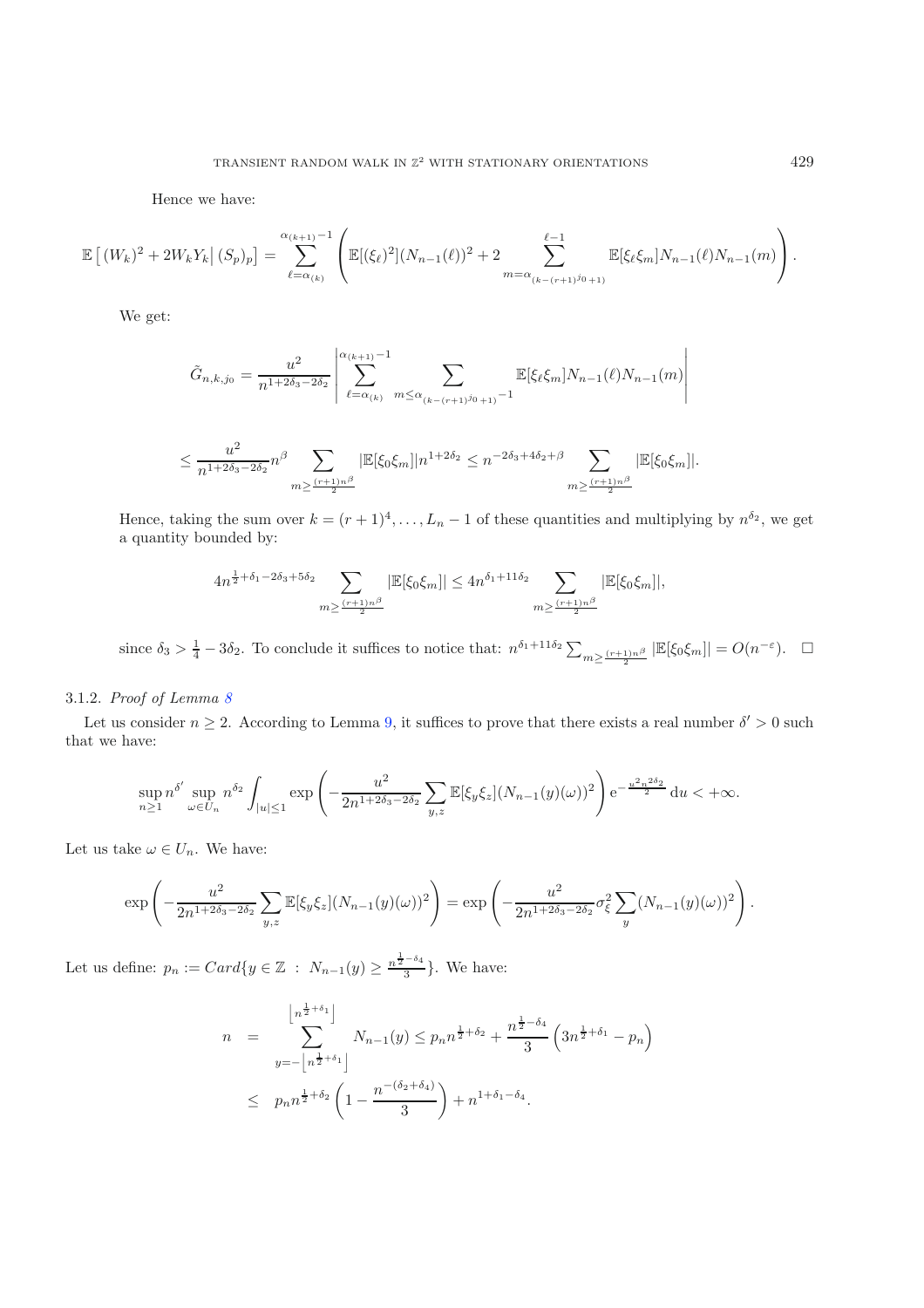Since  $\delta_1 < \delta_4$ , we have:  $p_n \geq n^{-\frac{1}{2}-\delta_2} (n - n^{1-(\delta_4-\delta_1)}) \geq n^{\frac{1}{2}-\delta_2} (1 - n^{-(\delta_4-\delta_1)}) \geq c_0 n^{\frac{1}{2}-\delta_2}$ , with  $c_0 := 1 2^{-(\delta_4-\delta_1)}$ . Hence we have:  $\sum_{y\in\mathbb{Z}}(N_{n-1}(y)(\omega))^2 \geq p_n\left(\frac{n^{\frac{1}{2}-\delta_4}}{3}\right)$ 3  $\Big)^2 \ge \frac{c_0 n^{\frac{3}{2}-\delta_2-2\delta_4}}{9}$  and  $e^{-\frac{u^2 \sum_y \sigma_{\xi}^2 (N_{n-1}(y)(\omega))^2}{2n^{1+2\delta_3-2\delta_2}}}$  $\frac{2}{2n^{1+2\delta_3-2\delta_2}} \leq e^{-\frac{u^2\sigma_{\xi}^2c_0n^{\frac{3}{2}-\delta_2-2\delta_4}}{18n^{1+2\delta_3-2\delta_2}}}$ <sup>18</sup>*n*1+2*δ*3−2*δ*<sup>2</sup>  $\leq e^{-\frac{u^2}{18}\sigma_{\xi}^2 c_0 n^{\frac{1}{2}+\delta_2-2\delta_3-2\delta_4}}$ 

Therefore, we have:

$$
n^{\delta_2} \int_{|u| \le 1} e^{-\frac{u^2}{2n^{1+2\delta_3 - 2\delta_2}}} \Sigma_{y,z} \mathbb{E}[\xi_y \xi_z] (N_{n-1}(y)(\omega))^2 e^{-\frac{u^2 n^{2\delta_2}}{2}} du \le n^{\delta_2} \int_{|u| \le 1} e^{-\frac{u^2}{18} \sigma_{\xi}^2 c_0 n^{\frac{1}{2} + \delta_2 - 2\delta_3 - 2\delta_4}} du
$$
  

$$
\le n^{-\frac{1}{4} + \delta_4 + \frac{1}{2}\delta_2 + \delta_3} \int_{\mathbb{R}} e^{-\frac{v^2}{18} \sigma_{\xi}^2 c_0} dv.
$$

.

 $\Box$ 

<span id="page-13-0"></span>This ends the proof since  $\delta_4 + \delta_3 + \frac{1}{2}\delta_2 < \frac{1}{4}$  $\frac{1}{4}$ .

### 4. About the model of Guillotin-Plantard and Le Ny

In this section, we prove that the hypothesis  $\int_M \frac{1}{\sqrt{f_0(1)}}$  $\frac{1}{f_0(1-f_0)}$  d $\nu < +\infty$  of Guillotin-Plantard and Le Ny in [\[9](#page-18-3)] can be replaced by the existence of  $p \ge 1$  such that  $\int_M \frac{1}{(f_0(1-f_0))^p} d\nu < +\infty$ , for some  $p > 0$ . In this situation, there is no need to introduce the set  $U_n$ ; we take  $U_n = A_n$ . If we take  $\delta_1 > 0$ ,  $\delta_2 > 0$  and  $\delta_3 > 0$ , all the points (of the sketch of the proof of Sect. [3\)](#page-3-0) except the point  $3(b)(ii)$  come in the same way without the need of the hypothesis  $\int_M \frac{1}{\sqrt{f_0(1)}}$  $\frac{1}{f_0(1-f_0)}$  d $\nu < +\infty$ . It remains to estimate:

$$
\sup_{\omega \in A_n} n^{\frac{1}{2} + \delta_3} I_n^{(1)}(\omega) := n^{\frac{1}{2} + \delta_3} \int_{\{|t| \le n^{-\frac{1}{2} - \delta_3 + \delta_2}\}} \mathbb{E} \left[ e^{it \sum_{y \in \mathbb{Z}} \xi_y N_{n-1}(y)} \Big| (S_p)_p \right](\omega) e^{-\frac{t^2 n^{1 + 2\delta_3}}{2}} \, \mathrm{d}t.
$$

Let us take  $\omega \in A_n$ . We suppose  $\delta_3 > 2\delta_2$  and  $\delta_1 < \delta_4 < \frac{1}{4} - \delta_3 - \frac{\delta_2}{2}$ . The idea of Guillotin-Plantard and Le Ny is to write:

$$
n^{\frac{1}{2}+\delta_3} \left| I_n^{(1)} \right| \leq n^{\frac{1}{2}+\delta_3} \int_{\{|t| \leq n^{-\frac{1}{2}-\delta_3+\delta_2}\}} \mathbb{E} \left[ \prod_{y \in \mathbb{Z}} |\cos(tN_{n-1}(y)) + i(2f_y - 1) \sin(tN_{n-1}(y))| \right] (S_p)_p \right] e^{-\frac{t^2 n^{1+2\delta_3}}{2}} dt
$$
  
\n
$$
\leq n^{\frac{1}{2}+\delta_3} \int_{\{|t| \leq n^{-\frac{1}{2}-\delta_3+\delta_2}\}} \mathbb{E} \left[ \prod_{y \in \mathbb{Z}} \sqrt{1 - 4f_y(1 - f_y) \sin^2(tN_{n-1}(y))} \right] (S_p)_p \right] e^{-\frac{t^2 n^{1+2\delta_3}}{2}} dt
$$
  
\n
$$
\leq n^{\frac{1}{2}+\delta_3} \int_{\{|t| \leq n^{-\frac{1}{2}-\delta_3+\delta_2}\}} \mathbb{E} \left[ \prod_{y \in \mathbb{Z}} \sqrt{1 - f_y(1 - f_y) \frac{16}{\pi^2} (tN_{n-1}(y))^2} \right] (S_p)_p \right] e^{-\frac{t^2 n^{1+2\delta_3}}{2}} dt
$$
  
\n
$$
\leq n^{\frac{1}{2}+\delta_3} \int_{\{|t| \leq n^{-\frac{1}{2}-\delta_3+\delta_2}\}} \mathbb{E} \left[ \prod_{y \in \mathbb{Z}} e^{-\frac{8}{\pi^2} f_y(1 - f_y)t^2 N_{n-1}(y)^2} \right] (S_p)_p \right] e^{-\frac{t^2 n^{1+2\delta_3}}{2}} dt
$$

since  $|tN_{n-1}(y)| \leq n^{-\frac{1}{2}-\delta_3+\delta_2} n^{\frac{1}{2}+\delta_2} = n^{2\delta_2-\delta_3}$ . Hence, if n is large enough, then  $|tN_{n-1}(y)|$  will be uniformly less than  $\frac{\pi}{2}$  and  $|\sin(tN_{n-1}(y))| \geq \frac{2}{\pi}|tN_{n-1}(y)|$ . We also use the fact that, for positive u, we have:  $1 - u \leq e^{-u}$ .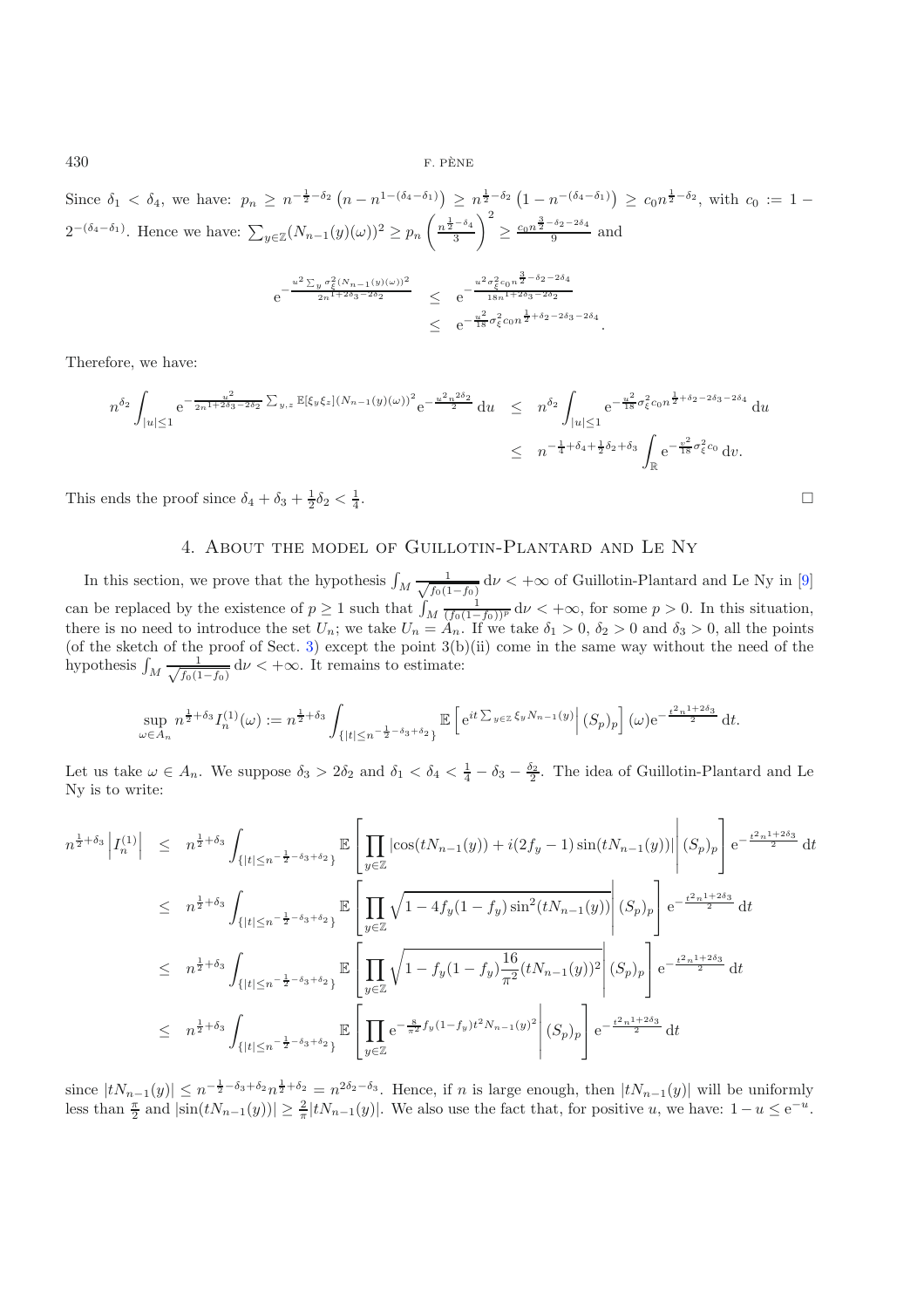According to the Hölder inequality with  $\sum_{y} \frac{N_{n-1}(y)^2}{\sum_{k} N_{n-1}(k)^2} = 1$ , we have:

$$
n^{\frac{1}{2}+\delta_3} \left| I_n^{(1)} \right| \le n^{\frac{1}{2}+\delta_3} \int_{\{|t| \le n^{-\frac{1}{2}-\delta_3+\delta_2}\}} \mathbb{E} \left[ e^{-\frac{8}{\pi^2} f_0(1-f_0)t^2 \sum_k N_{n-1}(k)^2} \right| (S_p)_p \right] e^{-\frac{t^2 n^{1+2\delta_3}}{2}} \, \mathrm{d}t.
$$

Now, we use the fact that, since  $\delta_4 > \delta_1$ , there exists a constant c such that we have:

$$
\forall \omega' \in A_n, \quad \sum_{y \in \mathbb{Z}} (N_{n-1}(y))^2(\omega') \ge c n^{\frac{3}{2} - \delta_2 - 2\delta_4}.
$$

This has been proved in the previous Section 3.1.2. Hence, under the hypothesis  $\int_M \frac{1}{\sqrt{f_0(1)}}$  $\frac{1}{f_0(1-f_0)}$  d $\nu < +\infty$  of Guillotin-Plantard and Le Ny, we have:

$$
n^{\frac{1}{2}+\delta_3} \left| I_n^{(1)}(\omega) \right| \leq n^{\frac{1}{2}+\delta_3} \int_{\{|t| \leq n^{-\frac{1}{2}-\delta_3+\delta_2}\}} \mathbb{E} \left[ e^{-\frac{8c}{\pi^2} f_0(1-f_0)t^2 n^{\frac{3}{2}-\delta_2-2\delta_4}} \right] e^{-\frac{t^2 n^{1+2\delta_3}}{2}} dt
$$
  
 
$$
\leq n^{-\frac{1}{4}+\delta_3+\frac{\delta_2}{2}+\delta_4} \int_{\mathbb{R}} \mathbb{E} \left[ \frac{1}{\sqrt{f_0(1-f_0)}} \right] e^{-\frac{8}{\pi^2}v^2} dv
$$

with the change of variable  $v = t\sqrt{f_0(1-f_0)n^{\frac{3}{2}-\delta_2-2\delta_4}}$ . This gives the result of Guillotin-Plantard and Le Ny since  $-\frac{1}{4} + \delta_3 + \frac{\delta_2}{2} + \delta_4 < 0$ . We adapt this argument to our hypothesis. Now let us replace the hypothesis  $\int_M \frac{1}{\sqrt{f_0(1)}}$  $\frac{1}{f_0(1-f_0)}$  d $\nu < +\infty$  by  $\int_M \frac{1}{[f_0(1-f_0)]^p}$  d $\nu < +\infty$  for some  $p > 0$ . Let us take  $\delta_3 > 2\delta_2$  and  $\delta_1 < \delta_4 <$  $\frac{1}{4} - \delta_3 - \frac{\delta_2}{2} - \frac{\delta_2}{p}$ . We have:

$$
n^{\frac{1}{2}+\delta_3} \int_{\{|t| \le n^{-\frac{3}{4}+\frac{\delta_2}{2}+\delta_4+\frac{\delta_2}{p}}\}} \mathbb{E}\left[e^{-\frac{8}{\pi^2}f_0(1-f_0)t^2 n^{\frac{3}{2}-\delta_2-2\delta_4}}\right] e^{-\frac{t^2 n^{1+2\delta_3}}{2}} \mathrm{d}t \le 2n^{\frac{1}{2}+\delta_3} n^{-\frac{3}{4}+\frac{\delta_2}{2}+\delta_4+\frac{\delta_2}{p}} \le 2n^{-\frac{1}{4}+\delta_3+\frac{\delta_2}{2}+\delta_4+\frac{\delta_2}{p}}.
$$

On the other hand, let  $c_p = \sup_{u>0} u^p e^{-u}$ , we have:

$$
n^{\frac{1}{2}+\delta_3} \int_{\{n^{-\frac{3}{4}+\frac{\delta_2}{2}+\delta_4+\frac{\delta_2}{p}} < |t| < n^{-\frac{1}{2}-\delta_3+\delta_2}\}} \mathbb{E}\left[e^{-\frac{8}{\pi^2}f_0(1-f_0)t^2 n^{\frac{3}{2}-\delta_2-2\delta_4}}\right] e^{-\frac{t^2 n^{1+2\delta_3}}{2}} \mathrm{d}t \leq
$$
  

$$
2n^{\frac{1}{2}+\delta_3} n^{-\frac{1}{2}-\delta_3+\delta_2} \int_M e^{-\frac{8}{\pi^2}f_0(1-f_0)n^{\frac{2\delta_2}{p}}}\mathrm{d}\nu \leq n^{-\delta_2} c_p \left(\frac{\pi^2}{8}\right)^p \int_M [f_0(1-f_0)]^{-p} \mathrm{d}\nu.
$$

## APPENDIX A: PROOF OF PROPOSITION [4](#page-2-0)

In cases (a) and (b),  $(\xi_k)_k$  is a stationary sequence of bounded centered random variables.

### **A.1 Proof of** *(a)*

We have:  $\sum_{p\geq 0} \sqrt{1+p} |\mathbb{E}[\xi_0 \xi_p]| = \sum_{p\geq 0} \sqrt{1+p} |\mathbb{E}_{\nu}[f, f \circ T^p]|$  which is less than:

$$
c_0\|f\|_{\infty} \left( \|f\|_{\infty} + K_f^{(1)} + K_f^{(2)} \right) \sum_{p \ge 0} \sqrt{1 + p \varphi_p}
$$

and hence is finite. Let us consider an integer  $N \geq 1$ . We have:

$$
\frac{1}{N^2} \sum_{k_1,k_2,k_3,k_4=0,\ldots,N-1} |\mathbb{E}[\xi_{k_1}\xi_{k_2}\xi_{k_3}\xi_{k_4}]| \leq \frac{24}{N^2} \sum_{0 \leq k_1 \leq k_2 \leq k_3 \leq k_4 \leq N-1} |\mathbb{E}[\xi_{k_1}\xi_{k_2}\xi_{k_3}\xi_{k_4}]|.
$$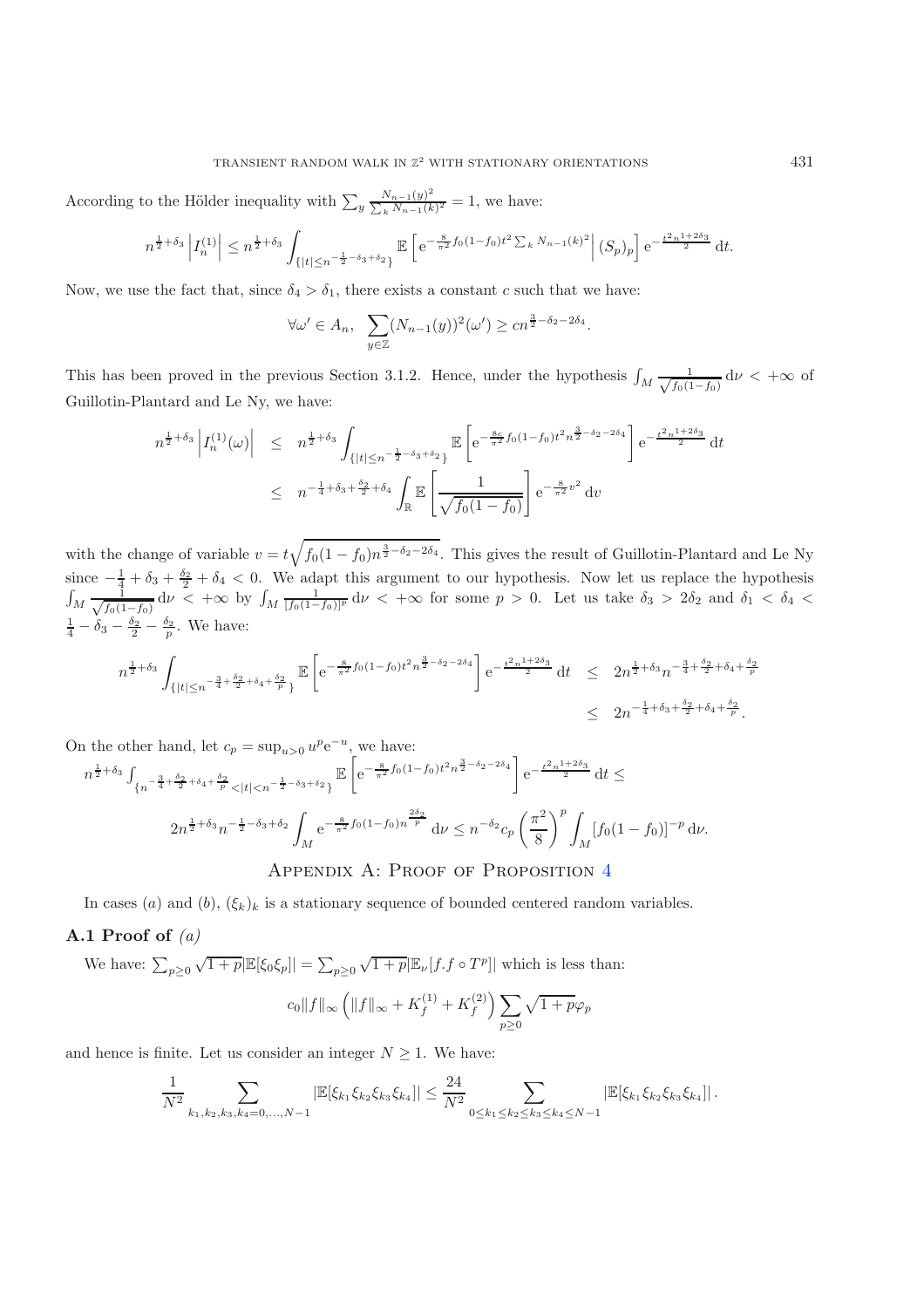Let us consider the set  $E_N^{(1)}$  of  $(k_1, k_2, k_3, k_4)$  such that  $0 \le k_1 \le k_2 \le k_3 \le k_4 \le N-1$  and  $k_4 - k_3 \ge N^{\frac{1}{3}}$ . We have:

$$
\sum_{(k_1,k_2,k_3,k_4)\in E_N^{(1)}} |\mathbb{E}[\xi_{k_1}\xi_{k_2}\xi_{k_3}\xi_{k_4}]| = \sum_{\substack{(k_1,k_2,k_3,k_4)\in E_N^{(1)}\\ \leq c_0 N^4 \left( ||f||_\infty^4 + ||f||_\infty^3 (K_f^{(2)} + 3c_0K_f^{(1)}) \right) \varphi_{\lceil N^{\frac{1}{3}} \rceil} \\ \leq c_0 N^2 \left( ||f||_\infty^4 + ||f||_\infty^3 (K_f^{(2)} + 3c_0K_f^{(1)}) \right) \sup_{n\geq 1} n^6 \varphi_n.
$$

Let us consider the set  $E_N^{(2)}$  of  $(k_1, k_2, k_3, k_4)$  such that  $0 \le k_1 \le k_2 \le k_3 \le k_4 \le N-1$  and  $k_4 - k_3 < N^{\frac{1}{3}}$  and  $k_3 - k_2 \geq rN^{\frac{1}{3}}$ . We have:

$$
\sum_{(k_1,k_2,k_3,k_4)\in E_N^{(2)}} |\text{Cov}(\xi_{k_1}\xi_{k_2},\xi_{k_3}\xi_{k_4})| = \sum_{(k_1,k_2,k_3,k_4)\in E_N^{(2)}} |\text{Cov}_{\nu}(f\circ T^{k_1-k_2}f,(f.f\circ T^{k_4-k_3})\circ T^{k_3-k_2})|
$$
  

$$
\leq 2^6 c_0 N^2 \left( \|f\|_{\infty}^4 + 2c_0 \|f\|_{\infty}^3 (K_f^{(2)} + K_f^{(1)}) \right) \sup_{n\geq 1} n^6 (1+\kappa_n)\varphi_{rn}.
$$

Moreover, we have:

$$
\sum_{(k_1,k_2,k_3,k_4)\in E_N^{(2)}} |\mathbb{E}[\xi_{k_1}\xi_{k_2}]\mathbb{E}[\xi_{k_3}\xi_{k_4}]| \leq \left(\sum_{0\leq k_1\leq k_2\leq N-1} |\mathbb{E}[\xi_{k_1}\xi_{k_2}]|\right)^2 \leq \left(N \sum_{k\geq 0} |\mathbb{E}_{\nu}[f.f \circ T^k]|\right)^2
$$
  

$$
\leq N^2 \left(c_0 \left(\|f\|_{\infty}^2 + \|f\|_{\infty}(K_f^{(1)} + K_f^{(2)})\right) \sum_{k\geq 0} \varphi_k\right)^2.
$$

Let us consider the set  $E_N^{(3)}$  of  $(k_1, k_2, k_3, k_4)$  such that  $0 \le k_1 \le k_2 \le k_3 \le k_4 \le N-1$  and  $k_4 - k_3 < N^{\frac{1}{3}}$  and  $k_3 - k_2 < rN^{\frac{1}{3}}$  and  $k_2 - k_1 \ge r(1+r)N^{\frac{1}{3}}$ . By the same method, we get:

$$
\sum_{(k_1,k_2,k_3,k_4)\in E_N^{(3)}} \left| \mathbb{E}\left[\xi_{k_1}\xi_{k_2}\xi_{k_3}\xi_{k_4}\right] \right| \leq N^2 \frac{c_0 2^6}{(1+r)^6} \left( \|f\|_{\infty}^4 + 3c_0 \|f\|_{\infty}^3 (K_f^{(2)} + K_f^{(1)}) \right) \sup_{n\geq 1} n^6 (1+\kappa_n)\varphi_{rn}.
$$

Since the number of  $(k_1, k_2, k_3, k_4)$  such that  $0 \le k_1 \le k_2 \le k_3 \le k_4 \le N-1$  and that do not belong to  $E_N^{(1)} \cup E_N^{(2)} \cup E_N^{(3)}$  is bounded by  $N^2 2(r+1)^3$ , we get:

$$
\sup_{N\geq 1} \frac{1}{N^2} \sum_{k_1,k_2,k_3,k_4=0,\ldots,N-1} |\mathbb{E}[\xi_{k_1} \xi_{k_2} \xi_{k_3} \xi_{k_4}]| < +\infty.
$$

Now, let us prove the point 2 of the hypothesis of Theorem [1.](#page-1-1) Let  $n_1$ ,  $n_2$ ,  $n_3$  and  $n_4$  be four integers such that  $0 \leq n_1 \leq n_2 \leq n_3 \leq n_4$ . Let us consider any real numbers  $\alpha_{n_1}, \ldots, \alpha_{n_2}$  and  $\beta_{n_3}, \ldots, \beta_{n_4}$ . We have:<br> $\left| \text{Cov}\left(e^{i\sum_{k=n_1}^{n_2} \alpha_k \xi_k}, e^{i\sum_{k=n_3}^{n_4} \beta_k \xi_k}\right) \right| = \left| \text{Cov}_{\nu}\left(e^{i\sum_{k=n_1}^{n_2} \alpha_k f \circ T^{-(n_$ 

 $\overline{\phantom{a}}$  $\mid$ 

$$
\begin{split}\n\left| \text{Cov}\left(e^{i\sum_{k=n_{1}}^{n_{2}}\alpha_{k}\xi_{k}},e^{i\sum_{k=n_{3}}^{n_{4}}\beta_{k}\xi_{k}}\right) \right| &= \left| \text{Cov}_{\nu}\left(e^{i\sum_{k=n_{1}}^{n_{2}}\alpha_{k}f\circ T^{-(n_{2}-k)}},\left(e^{i\sum_{k=n_{3}}^{n_{4}}\beta_{k}f\circ T^{k-n_{3}}}\right)\circ T^{n_{3}-n_{2}}\right) \right| \\
&\leq c_{0}\left(1+K_{\exp(i\sum_{k=n_{1}}^{n_{2}}\alpha_{k}f\circ T^{-(n_{2}-k)})}+K_{\exp(i\sum_{k=n_{3}}^{n_{4}}\beta_{k}f\circ T^{k-n_{3}}})\right)\varphi_{n_{3}-n_{2}} \\
&\leq c_{0}\left(1+\sum_{k=n_{1}}^{n_{2}}c_{0}c_{1}|\alpha_{k}|+\sum_{k=n_{3}}^{n_{4}}c_{0}c_{1}|\beta_{k}|(1+\kappa_{n_{4}-n_{3}})\right)\varphi_{n_{3}-n_{2}}.\n\end{split}
$$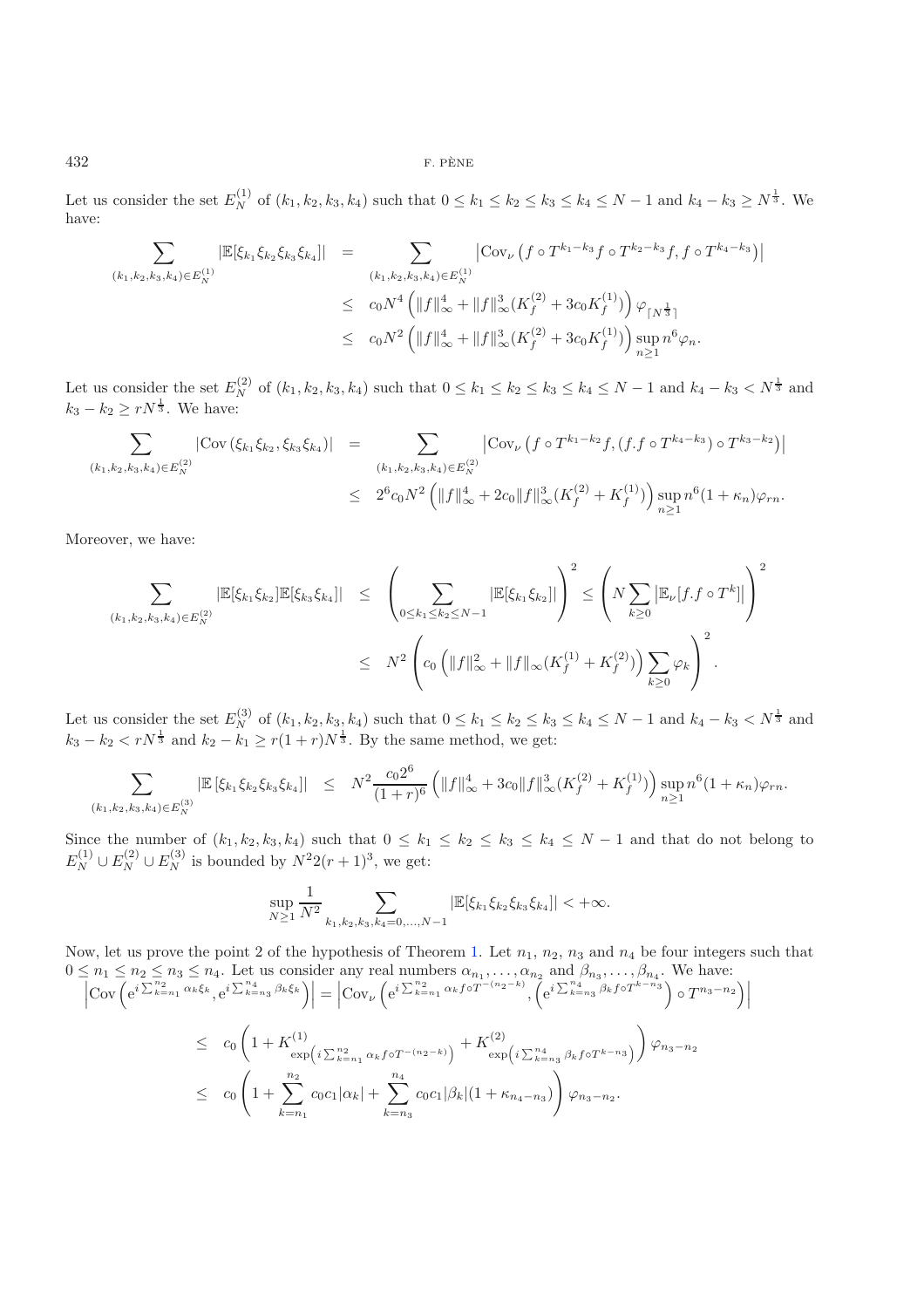This gives the point 2 of the hypothesis of Theorem [1](#page-1-1) with  $\varphi_{p,s} := (1 + \kappa_s)\varphi_p$ .

#### **A.2 Proof of** *(b)*

Let us define the function  $g = 2f - 1$ . This function is v-centered. More generally, for any integer  $m \ge 1$ , let us define:  $g_{2m} = 1$  and  $g_{2m+1} = g$ . We observe that, conditionally to  $\omega \in M$ , the expectation of  $(\xi_k(\omega, \cdot))^m$ is equal to  $g_m \circ T^k(\omega)$ . Using the Fubini theorem and starting by integrating over  $[0,1]^{\mathbb{Z}}$ , we observe that, for any integers  $p \geq 1$ , we have:  $\mathbb{E}[\xi_0 \xi_p] = \mathbb{E}_{\nu}[g.g \circ T^p]$  and that, for any integers  $k_1, k_2, k_3, k_4$ , we have:  $\mathbb{E} \left[\xi_{k_1}^{n_1} \xi_{k_2}^{n_2} \xi_{k_3}^{n_3} \xi_{k_4}^{n_4}\right] = \mathbb{E}_{\nu} \left[\prod_{j=1}^4 g_{n_j} \circ T^{k_j}\right]$  $\mathbb{E} \left[\xi_{k_1}^{n_1} \xi_{k_2}^{n_2} \xi_{k_3}^{n_3} \xi_{k_4}^{n_4}\right] = \mathbb{E}_{\nu} \left[\prod_{j=1}^4 g_{n_j} \circ T^{k_j}\right]$  $\mathbb{E} \left[\xi_{k_1}^{n_1} \xi_{k_2}^{n_2} \xi_{k_3}^{n_3} \xi_{k_4}^{n_4}\right] = \mathbb{E}_{\nu} \left[\prod_{j=1}^4 g_{n_j} \circ T^{k_j}\right]$ . Hence, we can prove the point 1 of Theorem 1 as we did for *(a)*.

Now, let us prove the point 2 of the hypothesis of Theorem [1.](#page-1-1) We observe that, conditionally to  $\omega \in M$ , the  $\xi_k(\omega, \cdot)$  are independent and that the expectation of  $\exp(iu\xi_k(\omega, \cdot))$  is  $h_u \circ T^k(\omega)$  with  $(h_u := e^{-iu} + 2i\sin(u)f \circ T^k$ . The modulus of this function is bounded by 1 and we have:  $\max\left(K_{h_u}^{(1)}, K_{h_u}^{(2)}\right) \leq 2c_1|u|$ . Let  $n_1, n_2, n_3$  and  $n_4$  be four integers such that  $0 \leq n_1 \leq n_2 < n_3 \leq n_4$ . Let us consider any real numbers  $\alpha_{n_1}, \ldots, \alpha_{n_2}$  and  $\beta_{n_3}, \ldots, \beta_{n_4}$ . We have:

$$
\left| \text{Cov}\left(e^{i\sum_{k=n_1}^{n_2} \alpha_k \xi_k}, e^{i\sum_{k=n_3}^{n_4} \beta_k \xi_k}\right) \right| = \left| \text{Cov}_{\nu} \left( \prod_{k=n_1}^{n_2} h_{\alpha_k} \circ T^k, \prod_{k=n_3}^{n_4} h_{\beta_k} \circ T^k \right) \right|
$$
  

$$
\leq c_0 \left( 1 + 2c_0 c_1 \left( \sum_{k=n_1}^{n_2} |\alpha_k| + \sum_{k=n_3}^{n_4} |\beta_k| \right) \right) (1 + \kappa_{n_4 - n_3}) \varphi_{n_3 - n_2}.
$$

### APPENDIX B: PROOF OF THEOREM [2:](#page-1-2)  $\alpha$ -MIXING CONDITION

Let us define  $(M,\mathcal{F})=(\mathbb{R}^{\mathbb{Z}},\mathcal{B}(\mathbb{R})^{\otimes\mathbb{Z}})$ . Let  $T : M \to M$  be such that  $T((\omega_k)_{k\in\mathbb{Z}})=(\omega_{k+1})_{k\in\mathbb{Z}}$ . Let  $\nu$ be the image probability measure on  $(M,\mathcal{F})$  of  $\Pi: \Omega \to \mathbb{R}^{\mathbb{Z}}$  with  $\Pi(\omega)=(\xi_k(\omega))_{k\in\mathbb{Z}}$ . The process  $(\xi_k)_{k\in\mathbb{Z}}$ (with respect to P) has the same distribution as  $(f \circ T^k)_{k \in \mathbb{Z}}$  (with respect to  $\nu$ ) with  $f : M \to \mathbb{R}$  given by  $f((\omega_k)_{k\in\mathbb{Z}}) = \omega_0$ . According to [\[11](#page-18-9)], Lemma 1.2,  $(M, \mathcal{F}, \nu, T)$  is strongly mixing (in the sense of our Def. [3\)](#page-2-1) with the following choice of  $K^{(1)}$  and of  $K^{(2)}$ . If g is  $\sigma(f \circ T^k, k \leq 0)$ -measurable, we have  $K_g^{(1)} := 0$ ; otherwise we have  $K_g^{(1)} := \infty$ . If h is  $\sigma(f \circ T^k, k \ge 0)$ -measurable, we have  $K_h^{(2)} := 0$ ; otherwise we have  $K_h^{(2)} := \infty$ . We conclude with Proposition [4.](#page-2-0)

# APPENDIX C: PROOF OF EXAMPLE [2.1](#page-2-2)

#### **C.1 Case 1**

Let  $\eta > 0$ . Let us denote by  $\Gamma^{(s,e)}$  the set of stable-central manifolds and by  $\Gamma^u$  the set of unstable manifolds. In [\[16](#page-19-0)], each  $\gamma^u \in \Gamma^u$  is endowed with some metric  $d^u$  and each  $\gamma^{(s,e)} \in \Gamma^{(s,e)}$  is endowed with some metric  $d^{(s,e)}$  such that there exist  $\tilde{c}_0 > 0$ ,  $\delta_0 \in ]0;1[$  and  $\beta > 0$  such that, for any integer  $n \geq 0$ , for any  $\gamma^u \in \Gamma^u$  and any  $\gamma^{(s,e)} \in \Gamma^{(s,e)}$ , we have:

- For any  $y, z \in \gamma^u, d^u(y, z) \ge d(y, z)$  and for any  $y', z' \in \gamma^{(s,e)}, d^{(s,e)}(y', z') \ge d(y', z').$
- For any  $y, z \in \gamma^u$ , there exists  $\gamma_{(n)}^u \in \Gamma^u$  such that  $T^{-n}(y)$  and  $T^{-n}(z)$  belong to  $\gamma_{(n)}^u$  and we have:  $d^{u}(T^{-n}(y), T^{-n}(z)) \leq \tilde{c}_{0}(\delta_{0})^{n} d^{u}(y,z).$
- For any  $y, z \in \gamma^{(s,e)}$ , there exists  $\gamma^{(s,e)}_{(n)} \in \Gamma^{(s,e)}$  such that  $T^n(y)$  and  $T^n(z)$  belong to  $\gamma^{(s,e)}_{(n)}$  and we have:  $d^{(s,e)}(T^n(y),T^n(z)) \leq \tilde{c}_0(1+n^{\beta})d^{(s,e)}(y,z).$

We take:

$$
K_f^{(1)} := \sup_{\gamma^u \in \Gamma^u} \sup_{y,z \in \gamma^u : y \neq z} \frac{|f(y) - f(z)|}{(d^u(y,z))^\eta} \; \text{ and } \; K_f^{(2)} := \sup_{\gamma^{(s,e)} \in \Gamma^{(s,e)}} \sup_{y,z \in \gamma^{(s,e)} : y \neq z} \frac{|f(y) - f(z)|}{(d^{(s,e)}(y,z))^\eta}.
$$

 $\Box$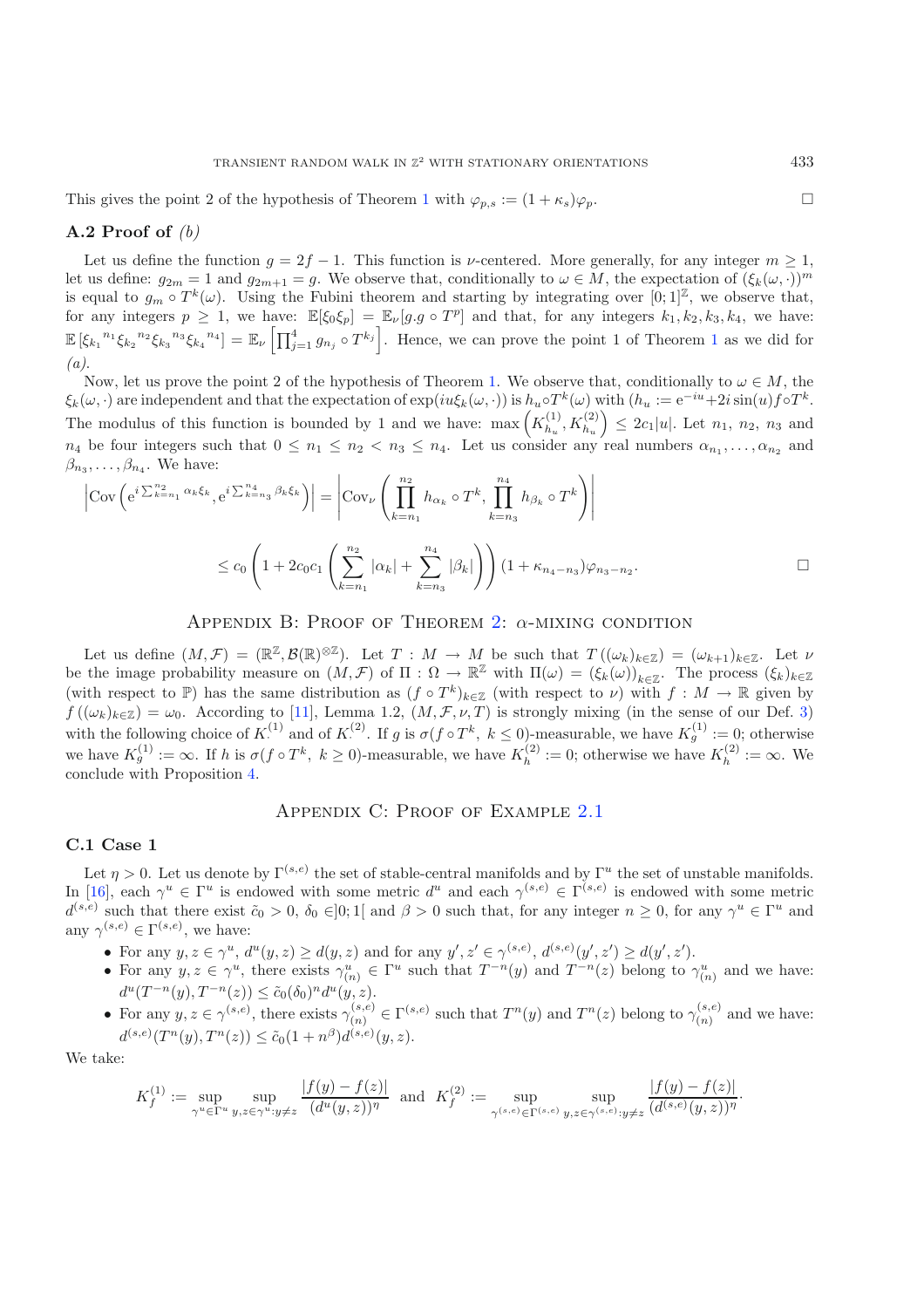For these examples, the result follows from [\[16](#page-19-0)] (*cf.* Lem. 1.3.1 in [\[16\]](#page-19-0)).

#### **C.2 Case 2: Sinai billiard**

Since the early work of Sinai  $[17]$ , this billiard system has been studied by many authors  $([1-4,7,19]$  $([1-4,7,19]$  $([1-4,7,19]$  $([1-4,7,19]$  $([1-4,7,19]$  and others). Let us recall that a point of M is a couple  $(q, v)$  corresponds to a reflected unit speed vector v at the position q on some obstacle  $O_i$  and is parametrised by  $(i, r\varphi)$  where i is the index of the obstacle  $O_i$ , r the curvilinear of x on it and  $\varphi$  the measure of the angle (taken in  $[-\pi/2;\pi/2]$ ) made by v with the unit normal vector  $\vec{n}(q)$  to  $O_i$  at q directed to the outside of the obstacle. We endow M with a metric d such that:  $d((i, r, \varphi), (i, r', \varphi')) = |r - r'| + |\varphi - \varphi'|$ . Let us denote by  $R_0$  the set of points in M corresponding to a reflected vectors tangent to the obstacles, *i.e.* such that  $\varphi = \pm \pi/2$ . The transformation  $T^n$  defines a  $C^1$ -diffeomorphism from  $M \setminus \bigcup_{k=0}^n T^{-k}(R_0)$  onto  $M \setminus \bigcup_{k=0}^n T^k(R_0)$ . Let us consider the set  $\mathcal{C}_m$  of connected components of  $M \setminus \bigcup_{k=-m}^{m} T^{k}(R_{0})$ . For all  $k = -m, \ldots, m, T^{k}$  is  $C^{1}$  on each C belonging to  $\mathcal{C}_{m}$ . We will use the notations of Chernov in [\[6](#page-18-4)]. Let us consider the set  $\Gamma^s$  of homogeneous stable curves and the set  $\Gamma^u$ of homogeneous unstable curves and the two separation times  $s_{+}(\cdot, \cdot)$  (in the future) and  $s_{-}(\cdot, \cdot)$  (in the past) considered in [\[6\]](#page-18-4). We recall that there exist two constants  $c_1 > 0$  and  $\delta_1 \in ]0;1[$  such that, for any nonnegative integer  $n$ , for any  $y$  and  $z$  in  $M$ , we have:

- If y and z belong to the same homogeneous unstable curve, then  $s_+(x, y) \in \mathbb{Z}_+$ , moreover  $T^{-n}(y)$  and  $T^{-n}(z)$  belong to a same homogeneous unstable curve and we have:  $d(T^{-n}(y), T^{-n}(z)) \leq c_1 \delta_1^{-n}$  and  $s_{+}(T^{-n}(x), T^{-n}(y)) \geq n + s_{+}(x, y).$
- If y and z belong to the same homogeneous stable curve, then  $s_-(x, y) \in \mathbb{Z}_+$ , moreover  $T^n(y)$  and  $T^n(z)$  belong to a same homogeneous stable curve and we have:  $d(T^n(y), T^n(z)) \le c_1 \delta_1^{-n}$  and  $s_-(T^n(x), T^n(z))$  $T^n(y)$ ) ≥  $n + s_-(x, y)$ .

With these notations, according to [\[6](#page-18-4)] (Th. 4.3 in [\[6\]](#page-18-4) and the remark after Th. 4.3 in [6]), this system is strongly mixing with:

$$
K_f^{(1)} := \sup_{\gamma^u \in \Gamma^u} \sup_{\substack{y, z \in \gamma^u; y \neq z; \\ s_+(y, z) \ge m + 1}} \frac{|f(y) - f(z)|}{(\delta_1)^{ns_+(y, z)}} \text{ and } K_f^{(2)} := \sup_{\gamma^s \in \Gamma^s} \sup_{\substack{y, z \in \gamma^s; y \neq z; \\ s_-(y, z) \ge m + 1}} \frac{|f(y) - f(z)|}{(\delta_1)^{ns_-(y, z)}} \cdot \square
$$

# APPENDIX D: PROOF OF CONCLUSION (B) OF THEOREM [5](#page-3-1)

We will use b and  $\delta$  of Proposition [2.1.](#page-2-2) First let us notice that there exists  $c'_A > 0$  such that, for every  $\varepsilon \in ]0;1[$ , there exists a Lipschitz continuous function  $f_{\varepsilon}$  such that:  $||\mathbf{1}_A - f_{\varepsilon}||_{L^1(\nu)} \leq c_A \varepsilon^{\zeta}$ ,  $||f_{\varepsilon}||_{\infty} \leq 1$  and  $C_{f_{\varepsilon}}^{(1)} \leq \frac{c'_A}{\varepsilon}$ . It suffices to take  $f_{\varepsilon} = \max\left(0, 1 - \frac{d(\cdot, A)}{\varepsilon}\right)$ .

• Let us prove that:  $\sum_{p\geq 0}^{\infty} \sqrt{1+p} |\mathbb{E}[\xi_0\xi_p]| < +\infty$ . This quantity can be rewritten:

$$
4\sum_{p\geq 0}\sqrt{1+p}\big|\text{Cov}_{\nu}(\mathbf{1}_A,\mathbf{1}_A\circ T^p)\big|
$$

and is less than:  $4\sum_{p\geq 0} \sqrt{1+p}|\text{Cov}_{\nu}(f_{p^{-2/\zeta}}, f_{p^{-2/\zeta}} \circ T^p) + 2c_Ap^{-2}|$ . Moreover, we have:

$$
|\text{Cov}_{\nu}(f_{p^{-2/\zeta}},f_{p^{-2/\zeta}}\circ T^{p})|\leq c_{0}\left(1+K_{f_{p^{-2/\zeta}}}^{(1)}+K_{f_{p^{-2/\zeta}}}^{(2)}\right)\alpha^{p}\leq c_{0}\left(1+2c_A'p^{2/\zeta}\right)\alpha^{p}.
$$

• Let us prove that:

$$
\sup_{N\geq 1} N^{-2} \sum_{k_1,k_2,k_3,k_4=0,\ldots,N-1} |\mathbb{E}[\xi_{k_1}\xi_{k_2}\xi_{k_3}\xi_{k_4}]| < +\infty.
$$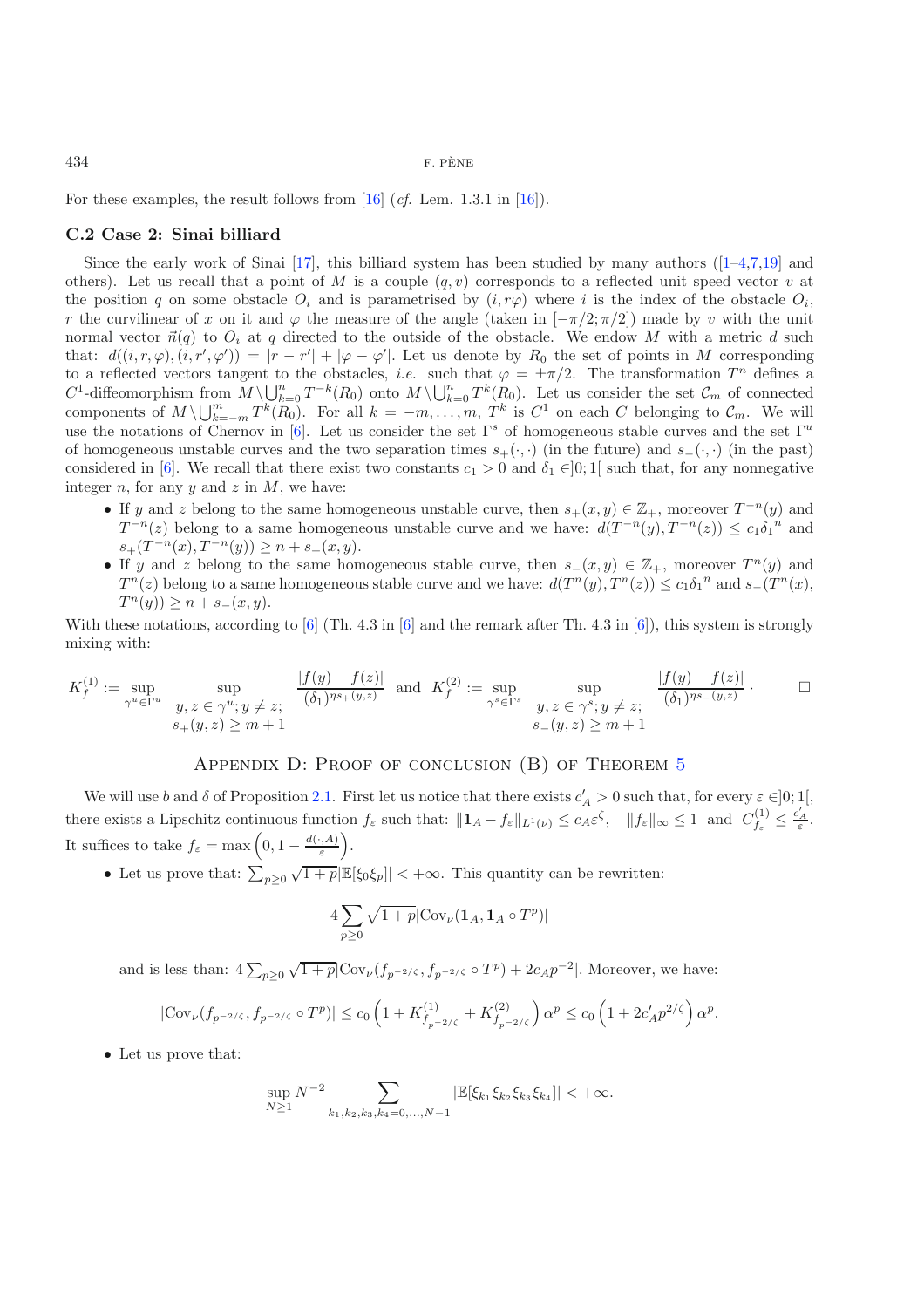We use the notations  $E_N^{(1)}$ ,  $E_N^{(2)}$  and  $E_N^{(3)}$  and the calculations done in Section A.1.

 $-$  To estimate  $\sum_{(k_1,k_2,k_3,k_4)\in E_N^{(1)}\cup E_N^{(3)}}|\mathbb{E}[\xi_{k_1}\xi_{k_2}\xi_{k_3}\xi_{k_4}]|$ , we replace each  $\xi_k$  by  $g_N \circ T^k$ , with  $g_N :=$  $2\left(f_{\overline{N}}\frac{-2}{\zeta}-\mathbb{E}_{\nu}[f_{\overline{N}}\frac{-2}{\zeta}]\right)$ . We have:  $\|\xi_k-g_N\circ T^k\|_{L^1(\nu)} \leq 4c_A N^{-2}$ . This substitution makes a total error in  $O(N^2)$ . Moreover, according to the calculations of Section A.1, we have:

$$
\sum_{(k_1,k_2,k_3,k_4)\in E_N^{(1)}\cup E_N^{(3)}} \left| {\mathbb E}[g_N\circ T^{k_1}g_N\circ T^{k_2}g_N\circ T^{k_3}g_N\circ T^{k_4}]\right| \le CN^4(1+C_{g_N}^{(1)})(1+N^{\beta/3})\alpha^{N^{\frac{1}{3}}}=O(N^2).
$$

- $-$  With the same technique, we get:  $\sum_{(k_1,k_2,k_3,k_4) \in E_N^{(2)}} |\text{Cov}_{\nu}(\xi_{k_1} \xi_{k_2}, \xi_{k_3} \xi_{k_4})| = O(N^2)$ . Moreover, as in Section A.1, we have:  $\sum_{(k_1,k_2,k_3,k_4)\in E_N^{(2)}} |\mathbb{E}_{\nu}[\xi_{k_1}\xi_{k_2}]\mathbb{E}_{\nu}[\xi_{k_3}\xi_{k_4}]| \leq N^2 \left(\sum_{k\geq 0} |\mathbb{E}[\xi_0\xi_k]|\right)^2$  and we have already proved that:  $\sum_{k\geq 0} |\mathbb{E}[\xi_0 \xi_k]| < +\infty$ .
- **−** The sum of  $\mathbb{E}[\xi_{k_1}\xi_{k_2}\xi_{k_3}\xi_{k_4}]$  over the  $k = (k_1, k_2, k_3, k_4)$  such that  $0 \leq k_1 \leq k_2 \leq k_3 \leq k_4$  but that do not belong to  $E_N^{(1)} \cup E_N^{(2)} \cup E_N^{(3)}$  is controlled as in Section A.1.
- Let us prove point 2 of hypothesis of Theorem [1.](#page-1-1) By replacing each  $\xi_k$  by  $\hat{\xi}_k^{(n_3-n_2)} := h_{n_3-n_2} \circ T^k$ , with  $h_N := 2\left(f_{\overline{N}}\frac{-\tau}{\zeta} - \mathbb{E}_{\nu}[f_{\overline{N}}\frac{-\tau}{\zeta}]\right)$ , we make a total error in  $\left(1 + \sum_{k=n_1}^{n_2} |\alpha_k| + \sum_{k=n_3}^{n_4} |\beta_k|\right)(n_3 - n_2)^{-7}$ . Moreover, according to the calculations done in Section A.1, we have:

$$
\left| \text{Cov}\left(e^{i\sum_{k=n_1}^{n_2} \alpha_k \hat{\xi}_k^{n_3-n_2}}, e^{i\sum_{k=n_3}^{n_4} \beta_k \hat{\xi}_k^{n_3-n_2}}\right) \right| \leq c_0 \left(1 + \left(\sum_{k=n_1}^{n_2} |\alpha_k| + \sum_{k=n_3}^{n_4} |\beta_k| \right) c_0 C_{h_{n_3-n_2}}^{(1)}\right) (1 + (n_4 - n_3)^{\beta}) \alpha^{n_3-n_2}
$$
  

$$
\leq C \left(1 + \sum_{k=n_1}^{n_2} |\alpha_k| + \sum_{k=n_3}^{n_4} |\beta_k| \right) (1 + (n_4 - n_3)^{\beta}) (n_3 - n_2)^{\frac{7}{5}} \alpha^{n_3-n_2}.
$$

This gives the point 2 of the hypothesis of Theorem [1](#page-1-1) with  $\varphi_{p,s} = p^{-7} + (1 + s^{\beta})p^{7/\zeta} \delta^p$ .

#### **REFERENCES**

- [1] L.A. Bunimovich and Ya.G. Sinai, Markov partitions for dispersed billiards. *Commun. Math. Phys.* **78** (1980) 247–280.
- <span id="page-18-10"></span>[2] L.A. Bunimovich and Ya.G. Sinai, Statistical properties of Lorentz gas with periodic configuration of scatterers. *Commun. Math. Phys.* **78** (1981) 479–497.
- [3] L.A. Bunimovich, Ya.G. Sinai and N.I. Chernov, Markov partitions for two-dimensional hyperbolic billiards. *Russ. Math. Surv.* **45** (1990) 105–152.
- <span id="page-18-11"></span>[4] L.A. Bunimovich, Ya.G. Sinai and N.I. Chernov, Statistical properties of two-dimensional hyperbolic billiards. *Russ. Math. Surv.* **46** (1991) 47–106.
- [5] M. Campanino and D. P´etritis, Random walks on randomly oriented lattices. *Markov Process. Relat. Fields* **9** (2003) 391–412.
- <span id="page-18-2"></span>[6] N.I. Chernov, Advanced statistical properties of dispersing billiards. *J. Stat. Phys.* **122** (2006) 1061–1094.
- <span id="page-18-12"></span><span id="page-18-4"></span>[7] G. Gallavotti and D. Ornstein, Billiards and Bernoulli schemes. *Commun. Math. Phys.* **38** (1974) 83–101.
- [8] G. Grimmett, *Percolation*, second edition. Springer, Berlin (1999).
- [9] N. Guillotin-Plantard and A. Le Ny, Transient random walks on 2d-oriented lattices. *Theory Probab. Appl.* **52** (2007) 815–826.
- <span id="page-18-3"></span><span id="page-18-1"></span><span id="page-18-0"></span>[10] B.D. Hughes, *Random walks and random environments. Vol. 2: Random environments*. Oxford Science Publications, Clarendon Press, Oxford. (1996) xxiv.
- [11] I.A. Ibragimov, Some limit theorems for stationary processes. *Th. Probab. Appl.* **7** (1962) 349–382.
- <span id="page-18-9"></span><span id="page-18-6"></span>[12] C. Jan, Vitesse de convergence dans le TCL pour des chaînes de Markov et certains processus associés à des systèmes dynamiques. *C. R. Acad. Sci. Paris Ser. I Math.* **331** (2000) 395–398.
- <span id="page-18-7"></span>[13] C. Jan, Vitesse de convergence dans le TCL pour des processus associés à des systèmes dynamiques et aux produits de matrices aléatoires. Thèse, Université de Rennes 1, 2001.
- <span id="page-18-5"></span>[14] H. Kesten and F. Spitzer, A limit theorem related to a new class of self similar processes. *Z. Wahrscheinlichkeitstheor. Verw. Geb.* **50** (1979) 5–25.
- <span id="page-18-8"></span>[15] S. Le Borgne, Exemples de systèmes dynamiques quasi-hyperboliques à décorrélations lentes. *C. R. Acad. Sci. Paris Ser. I Math.* **343** (2006) 125–128.